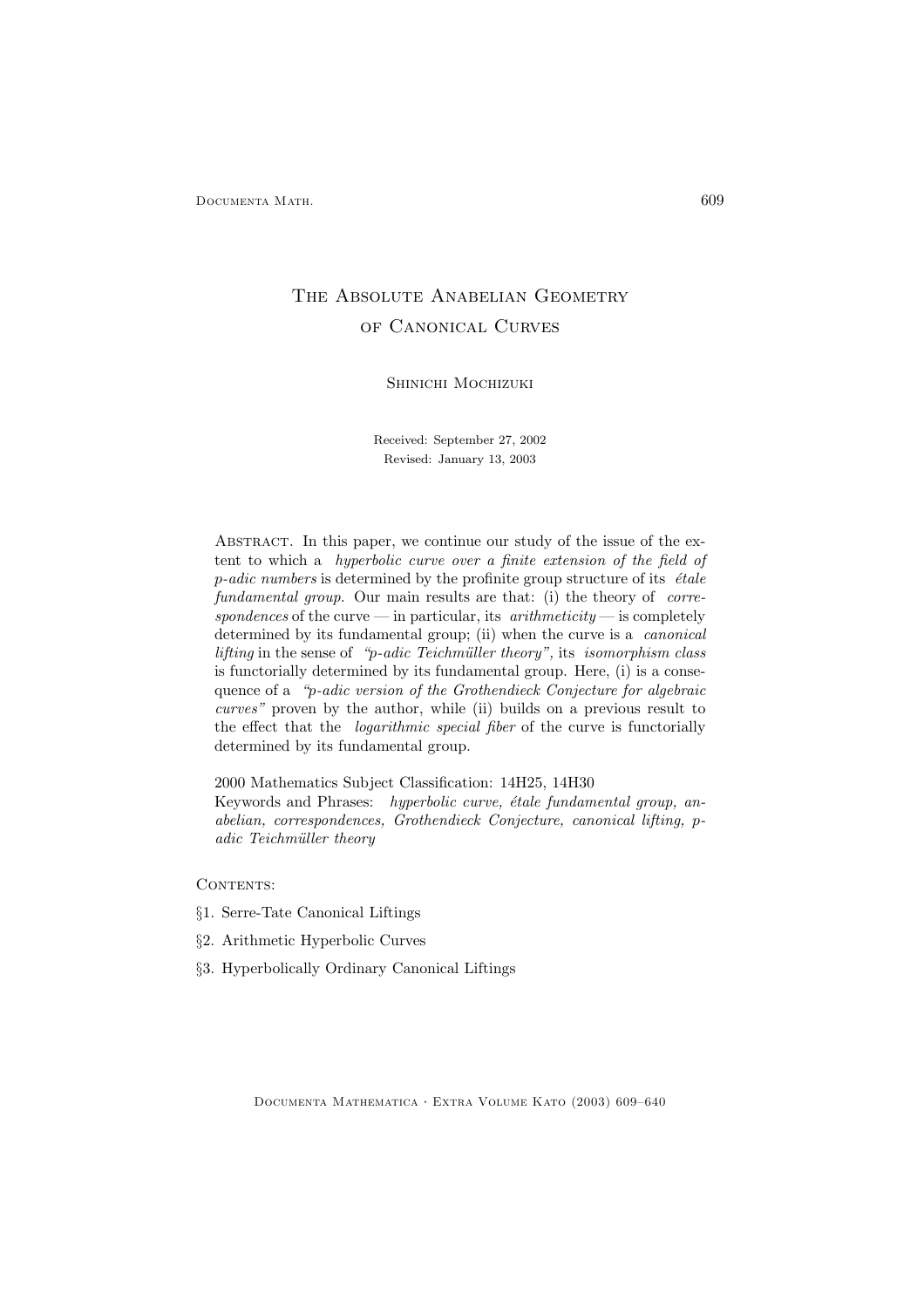#### **INTRODUCTION**

Let  $X_K$  be a *hyperbolic curve* (cf. §0 below) over a *field* K of *characteristic* 0. Denote its *algebraic fundamental group* by  $\Pi_{X_K}$ . Thus, we have a *natural* surjection

$$
\Pi_{X_K} \twoheadrightarrow G_K
$$

of  $\Pi_{X_K}$  onto the *absolute Galois group G<sub>K</sub>* of K. When K is a *finite extension* of Q or  $\mathbb{Q}_p$ , and one *holds*  $G_K$  fixed, then it is known (cf. [Tama], [Mzk6]) that one may recover the curve  $X_K$  in a functorial fashion from  $\Pi_{X_K}$ . This sort of result may be thought of as a "relative result" (i.e., over  $G_K$ ).

In the present paper, we continue our study — begun in  $[Mzk7]$  — of "ABsolute analogues" of such relative results. Since such absolute analogues are well understood in the case where K is a finite extension of  $\mathbb Q$  (cf. the Introduction to  $[Mz\&7]$ , we concentrate on the *p-adic case*. In the *p*-adic case, it is proven in [Mzk7] (cf. [Mzk7], Theorem  $2.7$ ) — by applying the work of [Tama] and the techniques of [Mzk5]— that (if  $X_K$  has stable reduction, then) the "LOGARITHMIC SPECIAL FIBER" OF  $X_K$  — i.e., the special fiber, equipped with its natural "log structure" (cf. [Kato]), of the "stable model" of  $X_K$  over the ring of integers  $\mathcal{O}_K$  — may be recovered solely from the abstract profinite *group*  $\Pi_{X_K}$ . This result prompts the question (cf. [Mzk7], Remark 2.7.3):

What other information – e.g., the ISOMORPHISM CLASS OF  $X_K$  ITSELF – can be recovered from the profinite group  $\Pi_{X_K}$ ?

In this present paper, we give three partial answers to this question (cf. [Mzk7], Remark 2.7.3), all of which revolve around the *central theme* that:

When  $X_K$  is, in some sense, "CANONICAL", there is a tendency for substantial information concerning  $X_K - e.g.,$  its isomorphism class  $-$  to be recoverable from  $\Pi_{X_K}$ .

Perhaps this "tendency" should not be surprising, in light of the fact that in some sense, a "canonical" curve is a curve which is "rigid", i.e., has no moduli, hence should be "determined" by its special fiber (cf. Remark 3.6.3).

Our three partial answers are the following:

(a) The property that the *Jacobian* of the  $X_K$  be a *Serre-Tate canonical lifting* is determined by  $\Pi_{X_K}$  (Proposition 1.1).

(b) The theory of *correspondences* of  $X_K$  — in particular, whether or not  $X_K$  is "arithmetic" (cf. [Mzk3]) — is determined by  $\Pi_{X_K}$  (cf. Theorem 2.4, Corollary 2.5).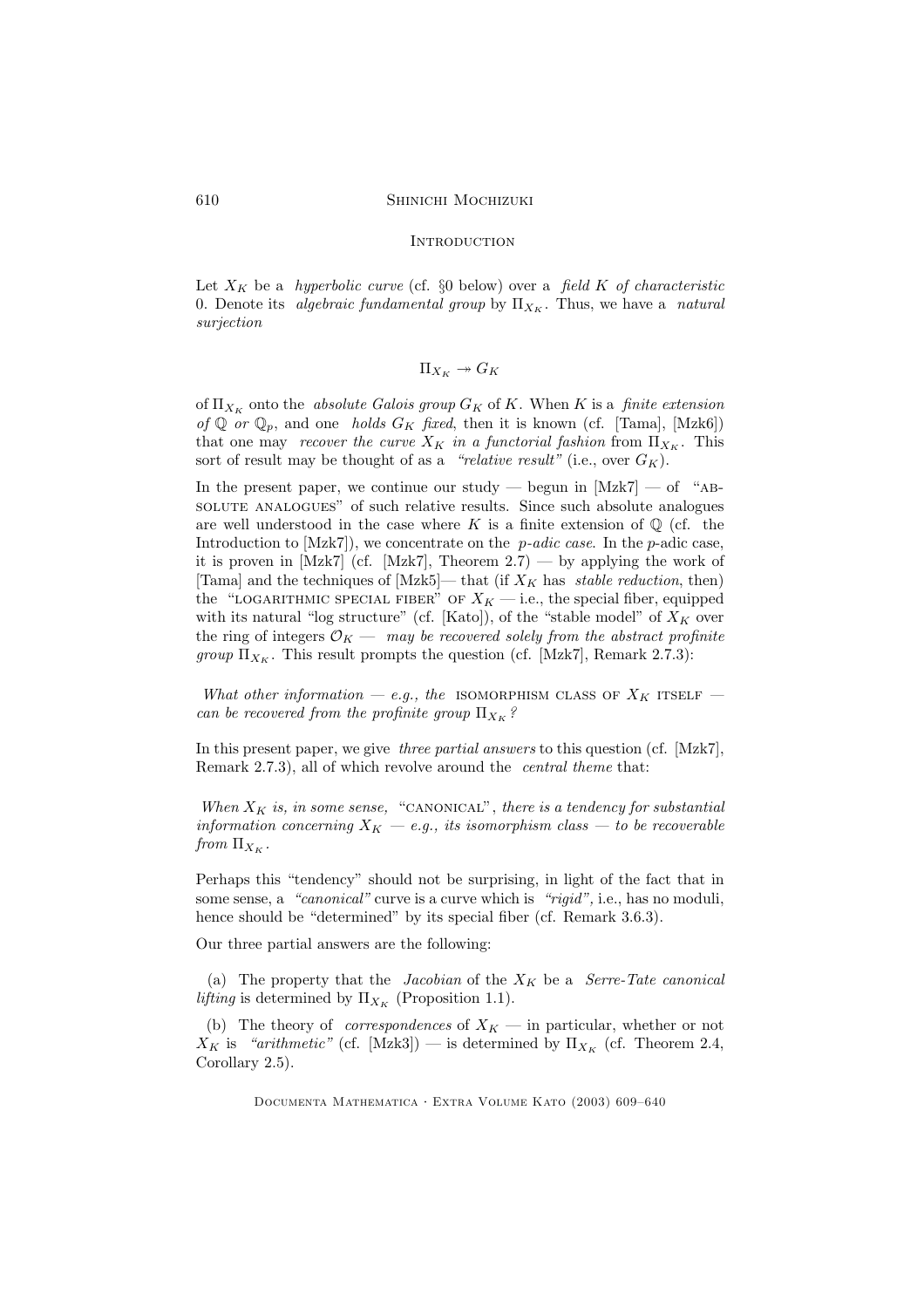#### CANONICAL CURVES 611

(c) The property that  $X_K$  be a *canonical lifting in the sense of the theory* of [Mzk1] (cf. also [Mzk2]) is determined by  $\Pi_{X_K}$ ; moreover, in this case, the *isomorphism class* of  $X_K$  is also determined by  $\Pi_{X_K}$  (cf. Theorem 3.6).

At a technical level, (a) is entirely elementary; (b) is a formal consequence of the "p-adic version of the Grothendieck Conjecture" proven in  $(Mzk6)$ , Theorem A; and (c) is derived as a consequence of the theory of [Mzk1], together with [Mzk7], Theorem 2.7.

Finally, as a consequence of (c), we conclude (cf. Corollary 3.8) that the set of points arising from curves over finite extensions of  $\mathbb{Q}_p$  whose isomorphism classes are completely determined by  $\Pi_{X_K}$  forms a ZARISKI DENSE subset of the moduli stack over  $\mathbb{Q}_p$ . This result (cf. Remark 3.6.2) constitutes the first application of the "p-adic Teichmüller theory" of  $[Mzk1]$ ,  $[Mzk2]$ , to prove a hitherto unknown result that can be stated without using the terminology, concepts, or results of the theory of [Mzk1], [Mzk2]. Also, it shows that  $$ unlike (a), (b) which only yield "useful information" concerning  $X_K$  in "very rare cases" — (c) may be applied to a "much larger class of  $X_K$ " (cf. Remarks 1.1.1, 2.5.1, 3.6.1).

Acknowledgements: I would like to thank A. Tamagawa for useful comments concerning earlier versions of this manuscript.

#### SECTION 0: NOTATIONS AND CONVENTIONS

We will denote by  $N$  the set of *natural numbers*, by which we mean the set of integers  $n \geq 0$ . A *number field* is defined to be a finite extension of the field of rational numbers Q.

Suppose that  $g \geq 0$  is an *integer*. Then a *family of curves of genus g* 

 $X \rightarrow S$ 

is defined to be a smooth, proper, geometrically connected morphism  $X \to S$ whose geometric fibers are curves of genus q.

Suppose that  $g, r \geq 0$  are *integers* such that  $2g-2+r > 0$ . We shall denote the moduli stack of  $r$ -pointed stable curves of genus  $g$  (where we assume the points to be *unordered*) by  $\overline{\mathcal{M}}_{q,r}$  (cf. [DM], [Knud] for an exposition of the theory of such curves; strictly speaking, [Knud] treats the finite étale covering of  $\overline{\mathcal{M}}_{g,r}$ determined by *ordering* the marked points). The open substack  $\mathcal{M}_{g,r} \subseteq \overline{\mathcal{M}}_{g,r}$ of smooth curves will be referred to as the moduli stack of smooth r-pointed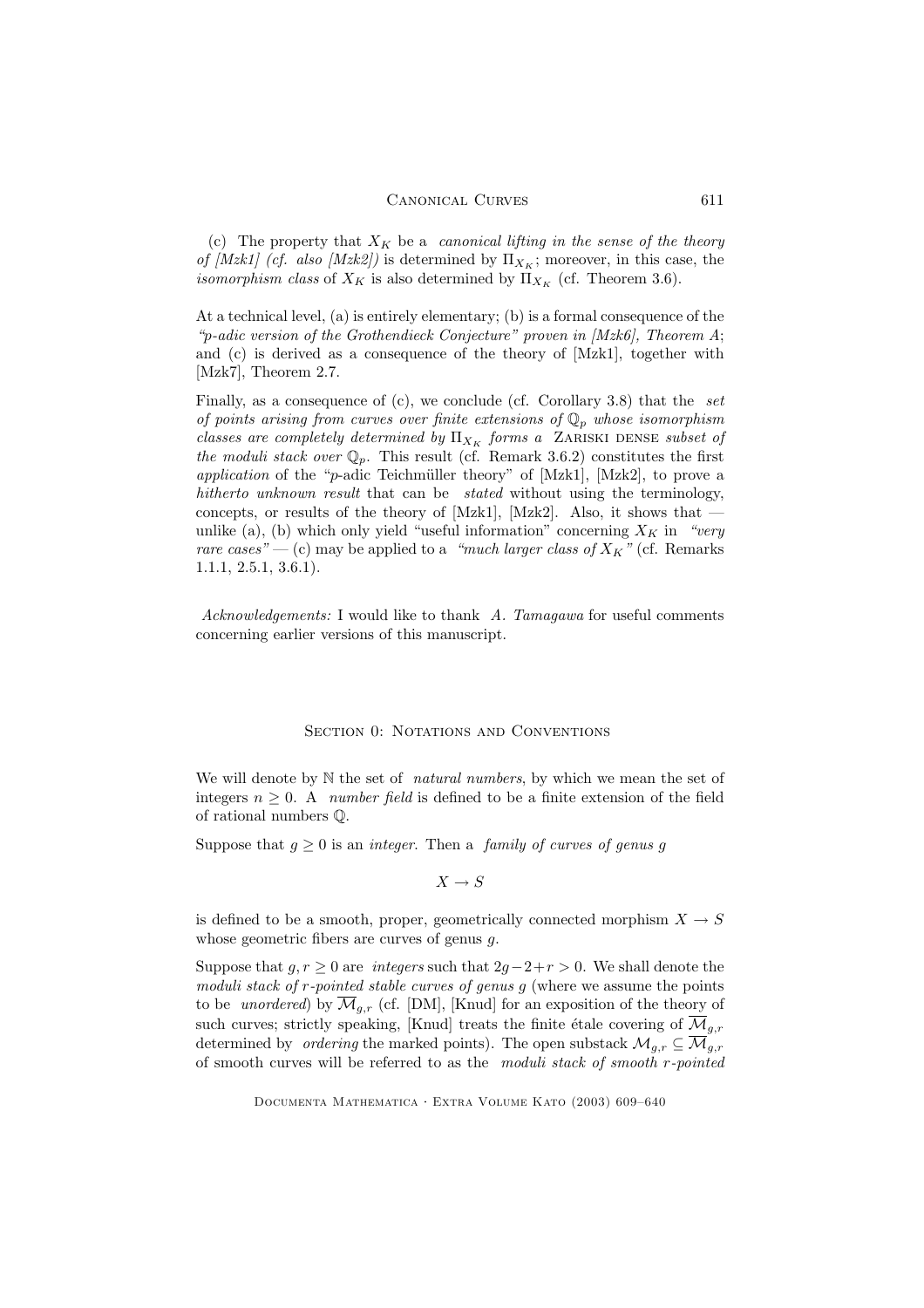stable curves of genus g or, alternatively, as the moduli stack of hyperbolic curves of type  $(q, r)$ .

A family of hyperbolic curves of type  $(q, r)$ 

 $X \to S$ 

is defined to be a morphism which factors  $X \hookrightarrow Y \longrightarrow S$  as the composite of an open immersion  $X \hookrightarrow Y$  onto the complement  $Y \backslash D$  of a relative divisor  $D \subseteq Y$ which is finite étale over S of relative degree r, and a family  $Y \to S$  of curves of genus g. One checks easily that, if S is normal, then the pair  $(Y, D)$  is unique up to canonical isomorphism. (Indeed, when  $S$  is the spectrum of a field, this fact is well-known from the elementary theory of algebraic curves. Next, we consider an arbitrary *connected normal*  $S$  on which a prime  $l$  is *invertible* (which, by Zariski localization, we may assume without loss of generality). Denote by  $S' \to S$  the finite étale covering parametrizing *orderings of the marked* points and trivializations of the *l*-torsion points of the Jacobian of Y. Note that  $S' \to S$  is *independent* of the choice of  $(Y, D)$ , since (by the normality of  $S$ ) S' may be constructed as the *normalization* of S in the function field of  $S'$  (which is independent of the choice of  $(Y, D)$  since the restriction of  $(Y, D)$ to the generic point of  $S$  has already been shown to be unique). Thus, the uniqueness of  $(Y, D)$  follows by considering the classifying morphism (associated to  $(Y, D)$ ) from S' to the finite étale covering of  $(\mathcal{M}_{g,r})_{\mathbb{Z}[\frac{1}{l}]}$  parametrizing orderings of the marked points and trivializations of the l-torsion points of the Jacobian [since this covering is well-known to be a scheme, for  $l$  sufficiently large].)

We shall refer to Y (respectively,  $D$ ;  $D$ ;  $D$ ) as the *compactification* (respectively, divisor at infinity; divisor of cusps; divisor of marked points) of X. A family of hyperbolic curves  $X \to S$  is defined to be a morphism  $X \to S$  such that the restriction of this morphism to each connected component of S is a family of hyperbolic curves of type  $(g, r)$  for some integers  $(g, r)$  as above.

# SECTION 1: SERRE-TATE CANONICAL LIFTINGS

In this  $\S$ , we observe (cf. Proposition 1.1 below) that the issue of whether or not the Jacobian of a p-adic hyperbolic curve is a Serre-Tate canonical lifting is completely determined by the abstract profinite group structure of its arithmetic profinite group.

Let p be a prime number. For  $i = 1, 2$ , let  $K_i$  be a finite extension of  $\mathbb{Q}_p$ , and  $(X_i)_{K_i}$  a proper hyperbolic curve over  $K_i$  whose associated stable curve has stable reduction over  $\mathcal{O}_{K_i}$ . Denote the resulting "stable model" of  $(X_i)_{K_i}$  over  $\mathcal{O}_{K_i}$  by  $(\mathcal{X}_i)_{\mathcal{O}_{K_i}}$ .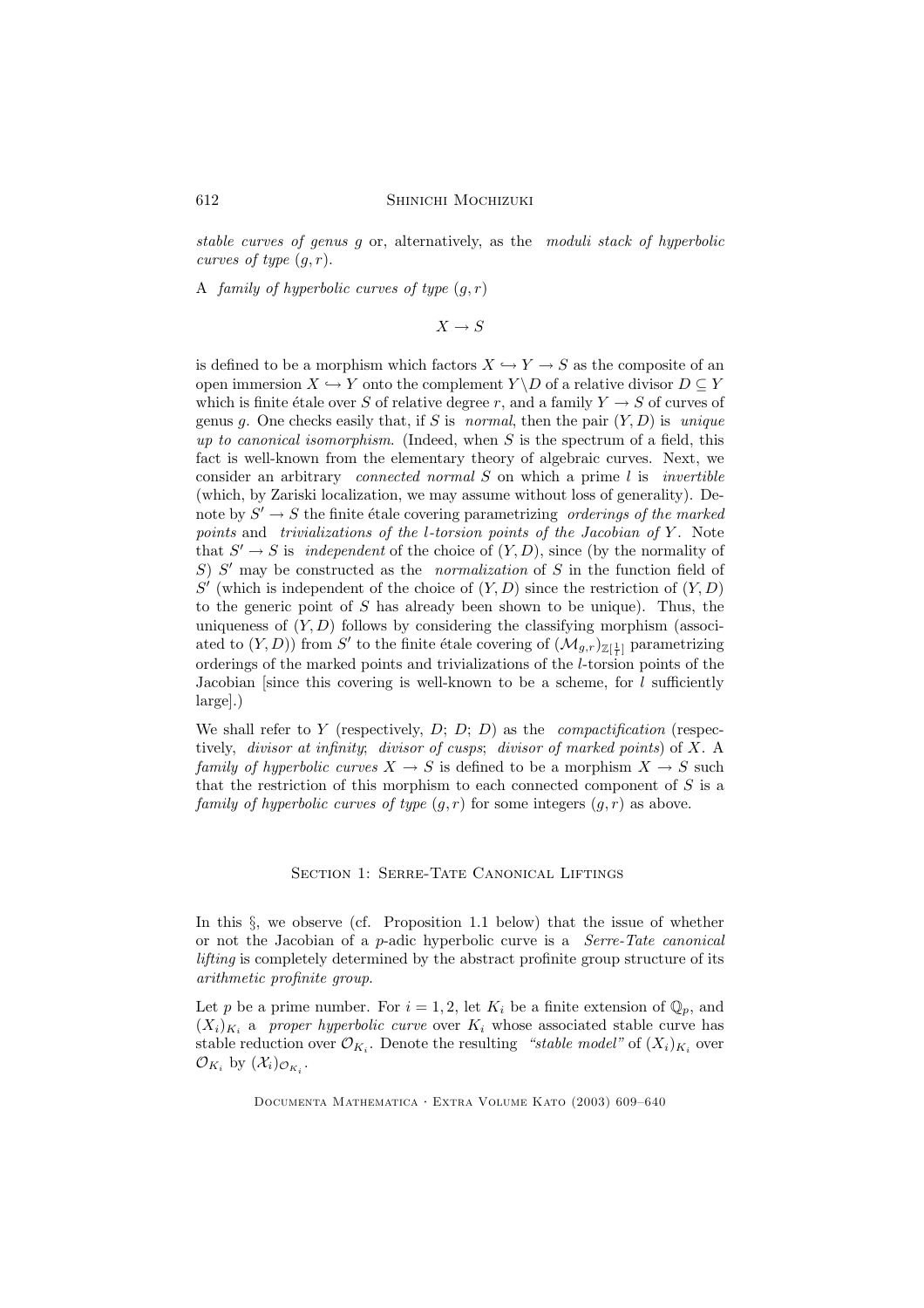Assume that we have chosen basepoints of the  $(X_i)_{K_i}$  (which thus induce basepoints of the  $K_i$ ) and suppose that we are given an *isomorphism of profinite* groups  $\Pi_{(X_1)_{K_1}} \stackrel{\sim}{\rightarrow} \Pi_{(X_2)_{K_2}}$ , which (by [Mzk7], Lemmas 1.1.4, 1.1.5) induces a commutative diagram:

$$
\begin{array}{ccc}\n\Pi_{(X_1)_{K_1}} & \stackrel{\sim}{\rightarrow} & \Pi_{(X_2)_{K_2}} \\
\downarrow & & \downarrow \\
G_{K_1} & \stackrel{\sim}{\rightarrow} & G_{K_2}\n\end{array}
$$

PROPOSITION 1.1. (GROUP-THEORETICITY OF SERRE-TATE CANONICAL LIFTINGS) The Jacobian of  $(X_1)_{K_1}$  is Serre-Tate canonical if and only if the same is true of the Jacobian of  $(X_2)_{K_2}$ .

*Proof.* Indeed, this follows from the fact that the Jacobian of  $(X_i)_{K_i}$  is a Serre-Tate canonical lifting if and only if its  $p$ -adic Tate module *splits* (as a  $G_{K_i}$ -module) into a direct sum of an unramified  $G_{K_i}$ -module and the Cartier dual of an unramified  $G_{K_i}$ -module (cf. [Mess], Chapter V: proof of Theorem 3.3, Theorem 2.3.6; [Mess], Appendix: Corollary 2.3, Proposition 2.5).  $\bigcirc$ 

REMARK 1.1.1. As is shown in [DO] (cf. also [OS]), for  $p > 2$ ,  $q \ge 4$ , the Serre-Tate canonical lifting of the Jacobian of a general proper curve of genus q in characteristic p is not a Jacobian. Thus, in some sense, one expects that:

# There are not so many curves to which Proposition 1.1 may be applied.

From another point of view, if there exist infinitely many Jacobians of a given genus g over finite extensions of  $\mathbb{Q}_p$  which are Serre-Tate canonical liftings, then one expects — cf. the "André-Oort Conjecture" ([Edix], Conjecture 1.3) — that every irreducible component of the Zariski closure of the resulting set of points in the moduli stack of principally polarized abelian varieties should be a "subvariety of Hodge type". Moreover, one expects that the intersection of such a subvariety with the Torelli locus (i.e., locus of Jacobians) in the moduli stack of principally polarized abelian varieties should typically be "rather small". Thus, from this point of view as well, one expects that Proposition 1.1 should not be applicable to the "OVERWHELMING MAJORITY" of curves of genus  $g \geq 2$ .

#### SECTION 2: ARITHMETIC HYPERBOLIC CURVES

In this  $\S$ , we show (cf. Theorem 2.4 below) that the theory of *correspondences* (cf.  $[Mzk3]$ ) of a *p*-adic hyperbolic curve is completely determined by the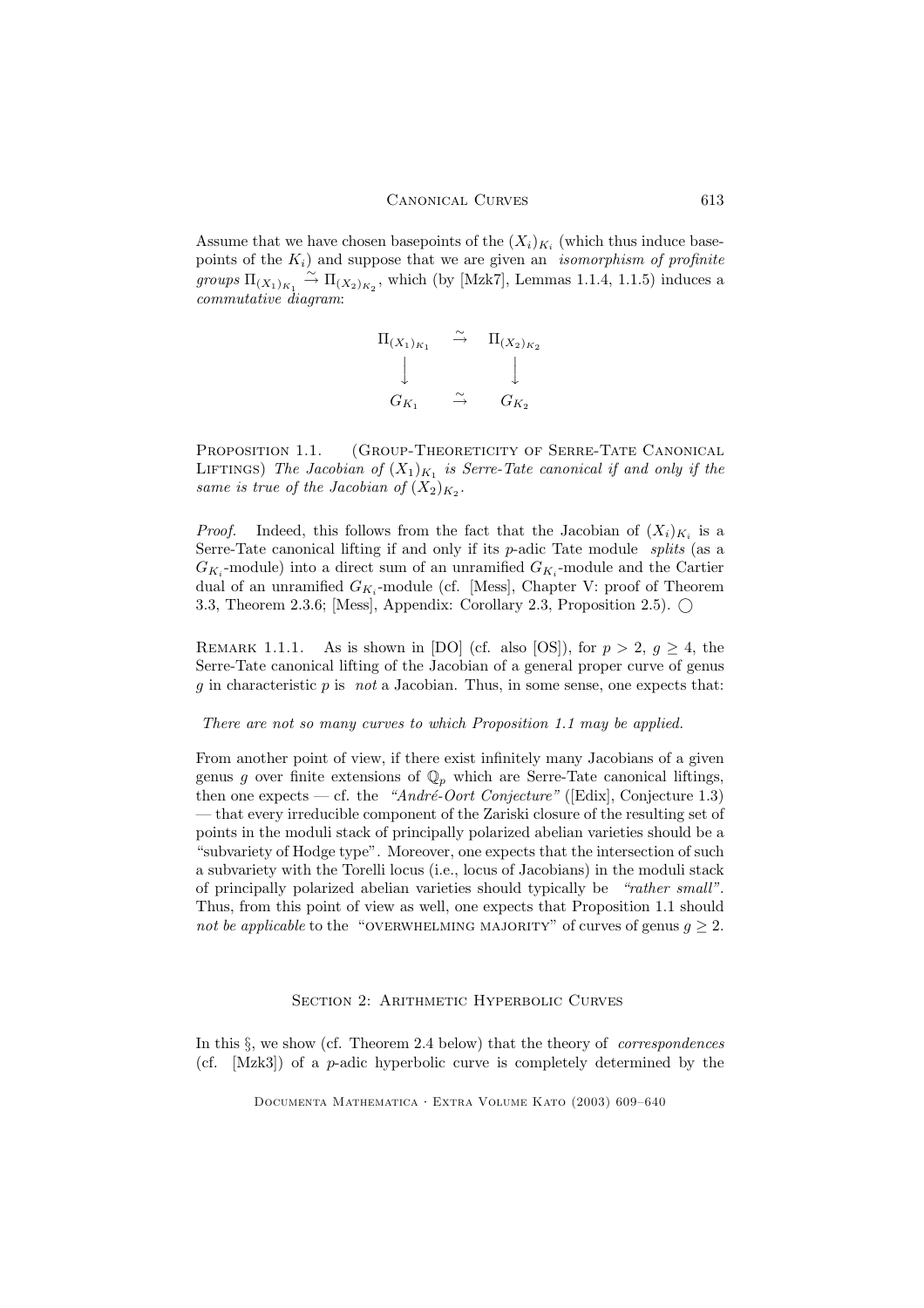abstract profinite group structure of its arithmetic profinite group. We begin by reviewing and extending the *theory of*  $[Mzk3]$ , as it will be needed in the discussion of the present §.

Let  $X$  be a normal connected algebraic stack which is generically "schemelike" (i.e., admits an open dense algebraic substack isomorphic to a scheme). Then we shall denote by

# $Loc(X)$

the category whose objects are (necessarily generically scheme-like) algebraic stacks  $Y$  that admit a finite étale morphism to  $X$ , and whose morphisms are finite étale morphisms of stacks  $Y_1 \rightarrow Y_2$  (that do not necessarily lie over X!). Note that since these stacks are generically scheme-like, it makes sense to speak of the (1-)category of such objects (so long as our morphisms are finite ´etale), i.e., there is no need to work with 2-categories.

Given an object Y of  $Loc(X)$ , let us denote by

# $Loc(X)<sub>V</sub>$

the *category* whose *objects* are morphisms  $Z \to Y$  in  $Loc(X)$ , and whose morphisms, from an object  $Z_1 \to Y$  to an object  $Z_2 \to Y$ , are the morphisms  $Z_1 \rightarrow Z_2$  over Y in Loc(X). Thus, by considering maximal nontrivial de*compositions* of the terminal object of  $Loc(X)<sub>Y</sub>$  into a coproduct of nonempty objects of  $Loc(X)<sub>Y</sub>$ , we conclude that the set of connected components of Y may be recovered — functorially! — from the category structure of  $Loc(Y)$ . Finally, let us observe that  $Loc(X)<sub>Y</sub>$  may be identified with the category

# $\mathrm{\acute{E}t}(Y)$

of finite étale coverings of  $Y$  (and  $Y$ -morphisms).

We would also like to consider the *category* 

# $\overline{\text{Loc}}(X)$

whose *objects* are generically scheme-like algebraic stacks which arise as  $f_i$ nite *étale quotients* (in the sense of stacks!) of objects in  $Loc(X)$ , and whose *morphisms* are finite étale morphisms of algebraic stacks. Note that  $\overline{\text{Loc}}(X)$ may be constructed *entirely category-theoretically* from  $Loc(X)$  by considering the "category of objects of  $Loc(X)$  equipped with a (finite étale) equivalence relation". (We leave it to the reader to write out the routine details.)

DEFINITION 2.1.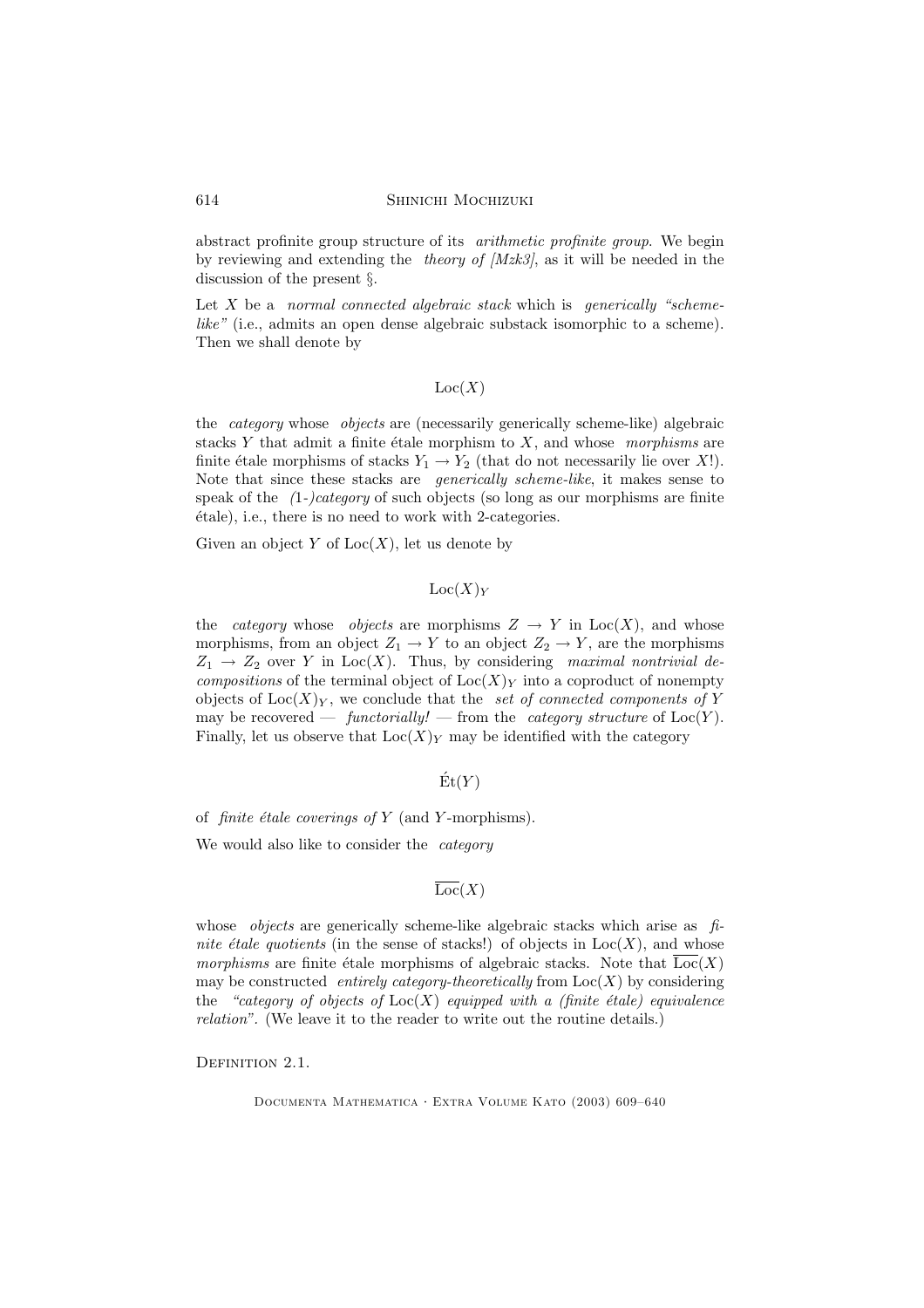## Canonical Curves 615

(i) X will be called *arithmetic* if  $\overline{\text{Loc}}(X)$  does not admit a terminal object.

(ii) X will be called a(n) *(absolute)* core if X is a terminal object in  $Loc(X)$ .

(ii) X will be said to *admit a(n)* (*absolute*) core if there exists a terminal object Z in  $\overline{\text{Loc}}(X)$ . In this case,  $\overline{\text{Loc}}(X) = \overline{\text{Loc}}(Z)$ , so we shall say that Z is a core.

REMARK 2.1.1. Let k be a field. If X is a geometrically normal, geometrically connected algebraic stack of finite type over  $k$ , then we shall write

$$
\mathrm{Loc}_k(X); \quad \overline{\mathrm{Loc}}_k(X)
$$

for the categories obtained as above, except that we assume all the morphisms to be  $k$ -morphisms. Also, we shall say that  $X$  is  $k$ -arithmetic, or arithmetic over k (respectively, a k-core, or core over k), if  $\text{Loc}_k(X)$  does not admit a terminal object (respectively, X is a terminal object in  $Loc_k(X)$ ). On the other hand, when k is fixed, and the entire discussion "takes place over  $k$ ", then we shall often *omit* the "k-" from this terminology.

REMARK 2.1.2. Thus, when  $k = \mathbb{C}$ , a hyperbolic curve X is k-arithmetic if and only if it is arithmetic in the sense of [Mzk3],  $\S2$ . (Indeed, if X is non-arithmetic in the sense of [Mzk3], §2, then a terminal object in  $\overline{\text{Loc}}_k(X)$ — i.e., a "(hyperbolic) core" — is constructed in [Mzk3],  $\S 3$ , so X is non-karithmetic. Conversely, if X is *arithmetic* in the sense of [Mzk3],  $\S$ 2, then (cf. [Mzk3], Definition 2.1, Theorem 2.5) it corresponds to a fuchsian group  $\Gamma \subseteq$  $SL_2(\mathbb{R})/\{\pm 1\}$  which has *infinite index* in its commensurator  $C_{SL_2(\mathbb{R})/\{\pm 1\}}(\Gamma)$ — a fact which precludes the existence of a  $k\text{-}core$ .) Moreover, issues over an arbitrary algebraically closed k of characteristic zero may always be resolved over  $\mathbb{C}$ , by Proposition 2.3, (ii), below.

REMARK 2.1.3. If we *arbitrarily choose* a finite  $\acute{e}$ tale structure morphism to X for every object of  $Loc(X)$ , then one verifies easily that every morphism of  $Loc(X)$  factors as the composite of an *isomorphism* (not necessarily over X!) with a *(finite étale) morphism over X* (i.e., relative to these arbtirary choices). A similar statement holds for  $Loc<sub>k</sub>(X)$ .

DEFINITION 2.2. Let  $X$  be a smooth, geometrically connected, generically scheme-like algebraic stack of finite type over a field k of characteristic zero.

(i) We shall say that  $X$  is an *orbicurve* if it is of dimension 1.

(ii) We shall say that  $X$  is a *hyperbolic orbicurve* if it is an orbicurve which admits a compactification  $X \hookrightarrow \overline{X}$  (necessarily unique!) by a *proper orbicurve*  $\overline{X}$  over k such that if we denote the reduced divisor  $\overline{X}\setminus X$  by  $D\subseteq\overline{X}$ , then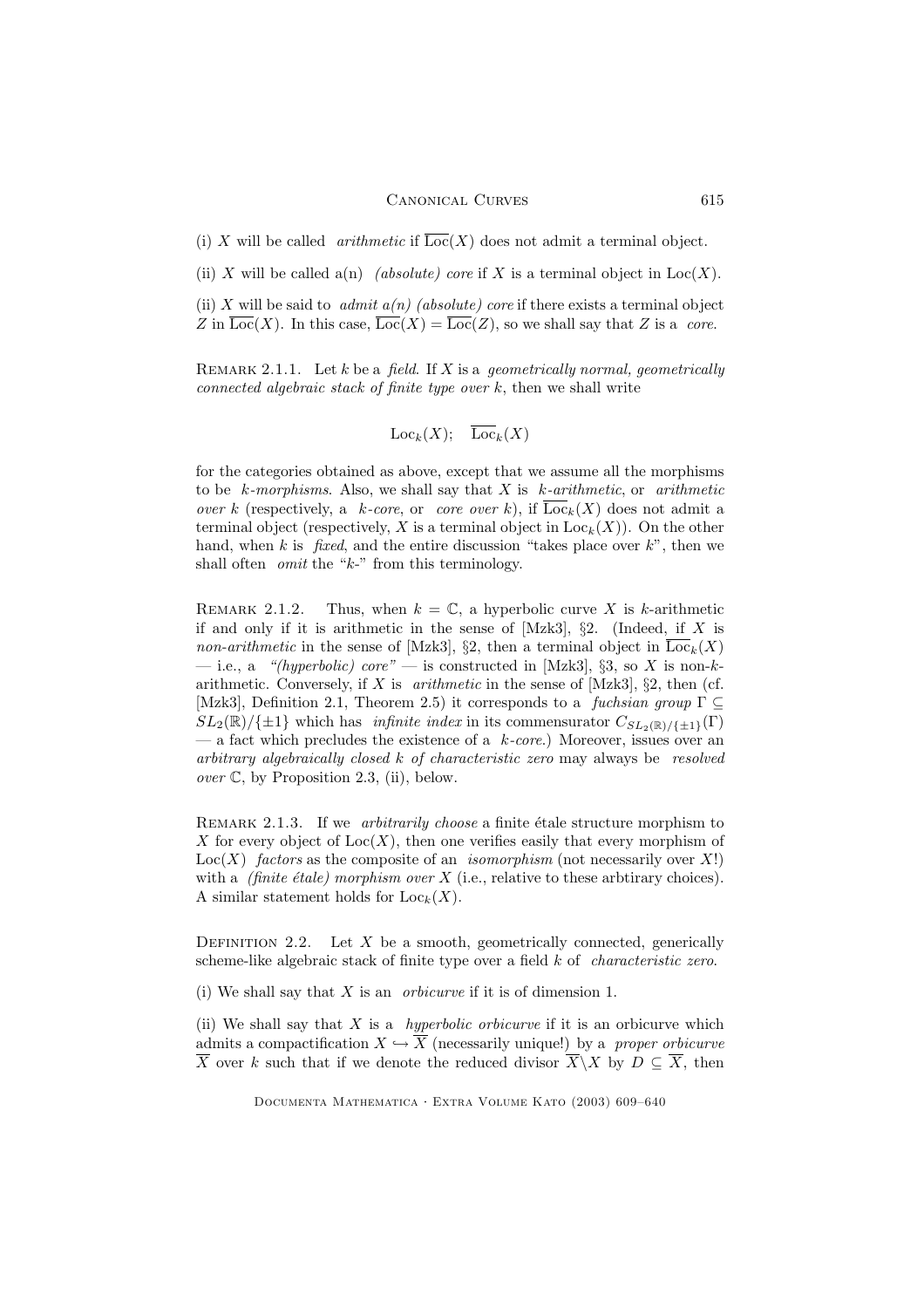$\overline{X}$  is *scheme-like* near D, and, moreover, the line bundle  $\omega_{\overline{X}/k}(D)$  on  $\overline{X}$  has positive degree.

PROPOSITION 2.3. (INDEPENDENCE OF THE BASE FIELD)

(i) Let  $k^{\text{sep}}$  be a separable closure of  $k$ ; X a geometrically normal, geometrically connected algebraic stack of finite type over  $k$ . Then  $X$  is a  $k$ -core (respectively, k-arithmetic) if and only if  $X_{k^{\text{sep}}} \stackrel{\text{def}}{=} X \times_k k^{\text{sep}}$  is a  $k^{\text{sep}}$ -core (respectively,  $k^{\text{sep}}$ arithmetic). Moreover, if  $X_{k^{\text{sep}}}$  admits a finite étale morphism  $X_{k^{\text{sep}}} \to Z_{k^{\text{sep}}}$ to a  $k^{\text{sep}}$ -core  $Z_{k^{\text{sep}}}$ , then  $Z_{k^{\text{sep}}}$  descends uniquely to a k-core Z of X.

(ii) Suppose that  $k$  is algebraically closed of characteristic 0, and that  $X$  is a HYPERBOLIC ORBICURVE. Next, let  $k'$  be an algebraically closed field containing k. Then the natural functors

$$
\mathrm{Loc}_k(X) \to \mathrm{Loc}_{k'}(X \otimes_k k'); \quad \overline{\mathrm{Loc}}_k(X) \to \overline{\mathrm{Loc}}_{k'}(X \otimes_k k')
$$

(given by tensoring over  $k$  with  $k'$ ) are EQUIVALENCES of categories. In particular, X is a k-core (respectively, k-arithmetic) if and only if  $X \otimes_k k'$  is a  $k'$ -core (respectively,  $k'$ -arithmetic).

*Proof.* First, we observe that (i) is a formal consequence of the definitions. As for (ii), let us observe first that it suffices to verify the asserted *equivalences of* categories. These equivalences, in turn, are formal consequences of the following two assertions (cf. Remark 2.1.3):

- (a) The natural functor  $\mathrm{Et}(X) \to \mathrm{Et}(X \otimes_k k')$  is an equivalence of categories.
- (b) If  $Y_1, Y_2$  are finite étale over X, then

$$
Isom_k(Y_1, Y_2) \to Isom_{k'}(Y_1 \otimes_k k', Y_2 \otimes_k k')
$$

is bijective.

The proofs of these two assertions is an exercise in elementary algebraic geometry, involving the following well-known techniques:

(1) descending the necessary diagrams of finite étale morphisms over  $k'$  to a subfield  $K \subseteq k'$  which is finitely generated over k;

(2) extending orbicurves over K to orbicurves over some k-variety V with function field  $K$ ;

(3) specializing orbicurves over V to closed (i.e., k-valued) points v of V;

(4) base-changing orbicurves over V to formal completions  $\widehat{V}_v$  of V at closed points v;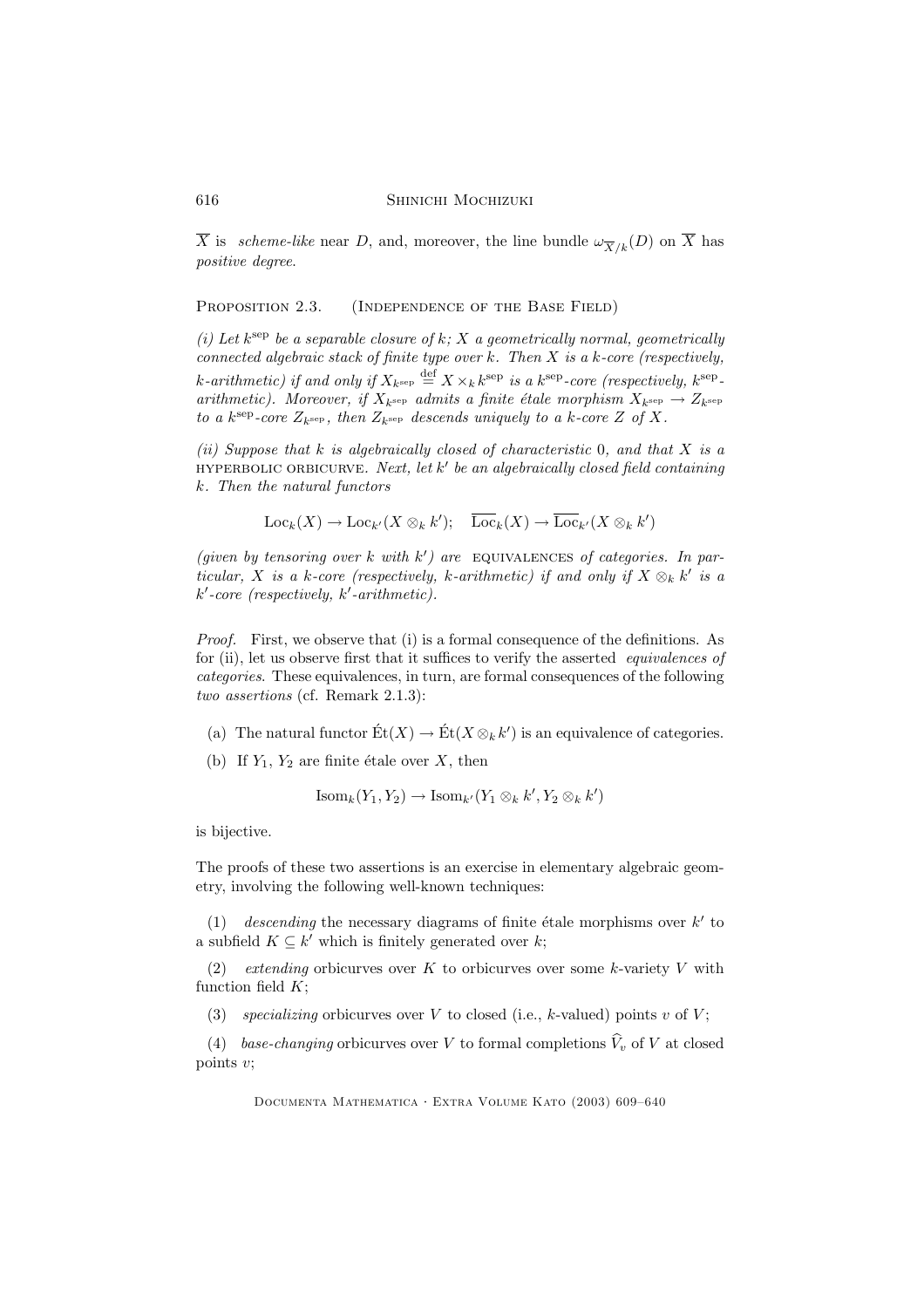(5) deforming (log) étale morphisms of orbicurves over v to morphisms over the completions  $\widehat{V}_v$ ;

(6) algebrizing such deformed morphisms (when the orbicurves involved are proper).

This "elementary exercise" is carried out (for assertion (a) above) in the case when X itself is proper in [SGA1], Exposé X, Theorem 3.8. When X is an arbitrary orbicurve as in the statement of (ii), the same arguments — centering around the *rigidity* of  $(\log)$  étale morphisms under infinitesimal deformations — may be used, by considering *compactifications*  $(\overline{X}, D)$  of X as in Definition 2.2, (ii), and replacing " $\acute{e}$ tale" by " $\acute{e}$ tale away from D". Note that we use the assumption that  $k$  is of characteristic zero here to ensure that *all ramification* is tame.

Finally, assertion (b) may be deduced by similar arguments — by applying, in (5) above, the *fact* (cf. Definition 2.2, (ii)) that, if  $\overline{Y} \to \overline{X}$  is any finite morphism of orbicurves over  $k$ , then

$$
H^0(\overline{Y}, \omega_{\overline{X}/k}^{\vee}(-D)|_{\overline{Y}}) = 0
$$

(where " $\vee$ " denotes the  $\mathcal{O}_{\overline{X}}$ -dual) in place of the *rigidity* of (log) étale morphisms used to prove assertion (a).  $\bigcirc$ 

Next, for  $i = 1, 2$ , let  $K_i$  be a *finite extension of*  $\mathbb{Q}_p$  (where p is a prime number); let  $(X_i)_{K_i}$  be a *hyperbolic curve* over  $K_i$ . Assume that we have chosen basepoints of the  $(X_i)_{K_i}$ , which thus induce basepoints/algebraic closures  $K_i$  of the  $K_i$  and determine fundamental groups  $\Pi_{(X_i)_{K_i}} \stackrel{\text{def}}{=} \pi_1((X_i)_{K_i})$  and Galois groups  $G_{K_i} \stackrel{\text{def}}{=} \text{Gal}(\overline{K}_i/K_i)$ . Thus, for  $i = 1, 2$ , we have an *exact sequence*:

$$
1 \to \Delta_{X_i} \to \Pi_{(X_i)_{K_i}} \to G_{K_i} \to 1
$$

(where  $\Delta_{X_i} \subseteq \Pi_{(X_i)_{K_i}}$  is defined so as to make the sequence exact). Here, we shall think of  $G_{K_i}$  as a quotient of  $\Pi_{(X_i)_{K_i}}$  (i.e., not as an independent group to which  $\Pi_{(X_i)_{K_i}}$  happens to surject). By [Mzk7], Lemmas 1.1.4, 1.1.5, this quotient is characteristic, i.e., it is completely determined by the structure of  $\Pi_{(X_i)_{K_i}}$  as a profinite group.

THEOREM 2.4. (GROUP-THEORETICITY OF CORRESPONDENCES) Any isomorphism  $\alpha : \Pi_{(X_1)_{K_1}} \xrightarrow{\sim} \Pi_{(X_2)_{K_2}}$  induces equivalences of categories:

$$
\text{Loc}_{\overline{K}_1}((X_1)_{\overline{K}_1}) \xrightarrow{\sim} \text{Loc}_{\overline{K}_2}((X_2)_{\overline{K}_2}); \quad \overline{\text{Loc}}_{\overline{K}_1}((X_1)_{\overline{K}_1}) \xrightarrow{\sim} \overline{\text{Loc}}_{\overline{K}_2}((X_2)_{\overline{K}_2})
$$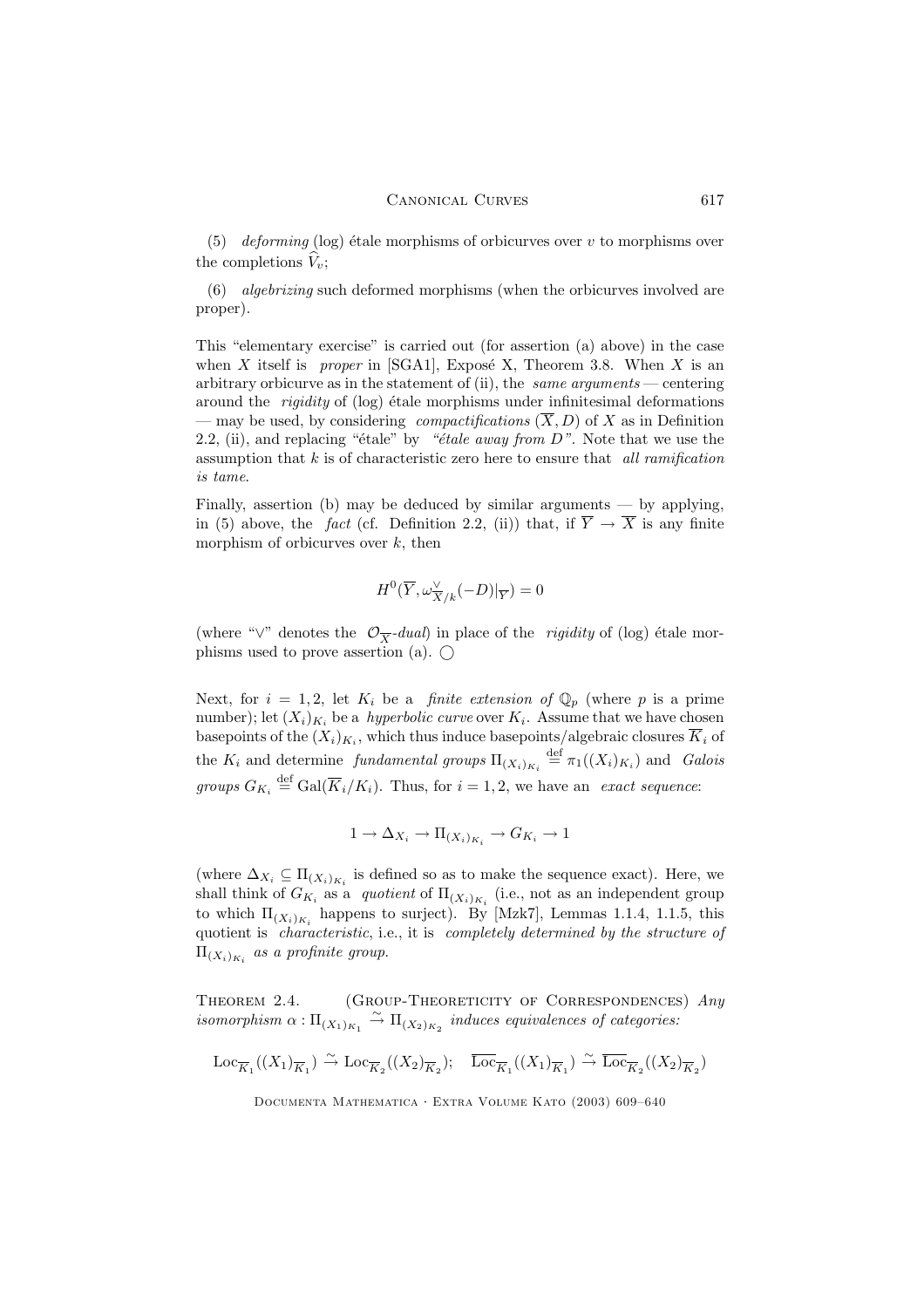in a fashion that is FUNCTORIAL in  $\alpha$ .

*Proof.* Since  $\text{Loc}_{\overline{K}_i}((X_i)_{\overline{K}_i})$  may be reconstructed "category-theoretically" from  $\text{Loc}_{\overline{K}_i}((X_i)_{\overline{K}_i})$  (cf. the discussion at the beginning of the present §), in order to prove Theorem 2.4, it thus suffices to show that the isomorphism  $\alpha$ induces an equivalence between the categories  $\text{Loc}_{\overline{K}_i}((X_i)_{\overline{K}_i})$ .

Clearly, the class of *objects* of  $\text{Loc}_{\overline{K}_i}((X_i)_{\overline{K}_i})$  may be reconstructed as the class of objects of the category of finite sets with continuous  $\Delta_{X_i}$ -action. To reconstruct the morphisms, it suffices (cf. Remark 2.1.3) to show that given any two *open subgroups*  $H_1, J_1 \subseteq \Pi_{(X_1)_{K_1}}$  — which we may assume, without loss of generality, to *surject* onto  $G_{K_1}$  — and an isomorphism

$$
H_1 \xrightarrow{\sim} J_1
$$

that *arises* " $K_1$ -geometrically" (i.e., from a  $K_1$ -scheme-theoretic isomorphism between the curves corresponding to  $H_1$ ,  $J_1$ ), it is necessarily the case that the corresponding isomorphism

$$
H_2 \xrightarrow{\sim} J_2
$$

between open subgroups  $H_2, J_2 \subseteq \Pi_{(X_2)_{K_2}}$  arises  $K_2$ -geometrically.

But this follows formally from the "p-adic version of the Grothendieck Conjecture" proven in [Mzk6], Theorem A: Indeed,  $H_1 \stackrel{\sim}{\rightarrow} J_1$  necessarily lies over an *inner automorphism*  $\gamma_1: G_{K_1} \stackrel{\sim}{\to} G_{K_1}$ . In particular,  $H_2 \stackrel{\sim}{\to} J_2$  lies over an isomorphism  $\gamma_2: G_{K_2} \stackrel{\sim}{\to} G_{K_2}$ , which is obtained by conjugating  $\gamma_1$  by some fixed isomorphism (not necessarily geometric!) arising from  $\alpha$  between the *characteristic quotients*  $G_{K_1} \stackrel{\sim}{\rightarrow} G_{K_2}$ . Since the property of "being an inner automorphism" is manifestly intrinsic, we thus conclude that  $\gamma_2$  is also an inner automorphism. This allows us to apply [Mzk6], Theorem A, which implies that  $H_2 \stackrel{\sim}{\to} J_2$  arises  $K_2$ -geometrically, as desired.  $\bigcirc$ 

COROLLARY 2.5. (CONSEQUENCES FOR CORES AND ARITHMETICITY) Let

$$
\alpha:\Pi_{(X_1)_{K_1}}\stackrel{\sim}{\to} \Pi_{(X_2)_{K_2}}
$$

be an isomorphism. Then:

 $(i)$   $(X_1)_{\overline{K}_1}$  is  $K_1$ - arithmetic (respectively, a  $K_1$ - core) if and only if  $(X_2)_{\overline{K}_2}$ is  $\overline{K}_2$ - arithmetic (respectively, a  $\overline{K}_2$ - CORE).

(ii) Suppose that, for  $i = 1, 2$ , we are given a finite étale morphism  $(X_i)_{K_i} \rightarrow$  $(Z_i)_{K_i}$  to a  $K_i$ -core  $(Z_i)_{K_i}$ . Then the isomorphism  $\alpha$  extends uniquely to an isomorphism  $\Pi_{(Z_1)_{K_1}} \stackrel{\sim}{\rightarrow} \Pi_{(Z_2)_{K_2}}$ .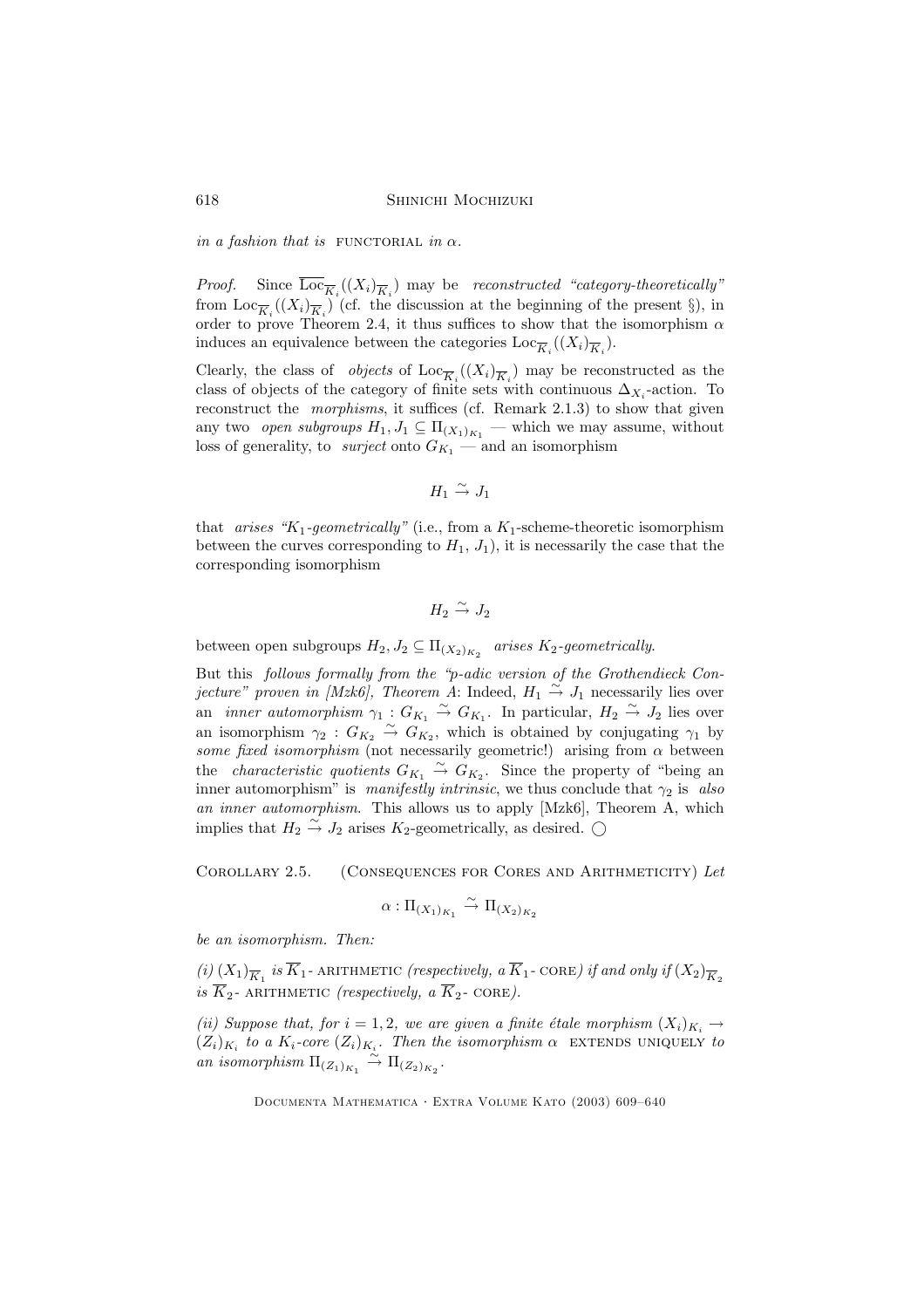## CANONICAL CURVES 619

Proof. Assertion (i) is a formal consequence of Theorem 2.4 and Definition 2.1 (cf. also Remark 2.1.1). In light of Proposition 2.3, (i), assertion (ii) is a formal consequence of Theorem 2.4, at least over some corresponding finite Galois extensions  $K'_1, K'_2$  of  $K_1, K_2$ . That the resulting extension  $\Pi_{(Z_1)_{K'_1}} \stackrel{\sim}{\rightarrow} \Pi_{(Z_2)_{K'_2}}$ of  $\alpha$  is unique is a formal consequence of the fact that every open subgroup of  $\Pi_{(X_i)_{K_i}}$  has *trivial centralizer* in  $\Pi_{(Z_i)_{K_i}}$  (cf. [Mzk7], Lemma 1.3.1, Corollary 1.3.3). Moreover, it follows formally from this triviality of centralizers that, by choosing corresponding normal open subgroups  $H_i \subseteq \Pi_{(Z_i)_{K_i}}$  such that  $H_i \subseteq \Pi_{X_{K_i'}}$ , we may think of  $\Pi_{(Z_i)_{K_i}}$  (and its various open subgroups) as subgroups of Aut $(H_i)$ , in a fashion which is *compatible* with  $\alpha$  and its various (unique) extensions. Thus, since  $\Pi_{(Z_i)_{K_i}}$  is generated by  $\Pi_{(Z_i)_{K'_i}}$  and  $\Pi_{(X_i)_{K_i}}$ , we conclude that this extension  $\Pi_{(Z_i)_{K'_1}} \stackrel{\sim}{\to} \Pi_{(Z_i)_{K'_2}}$  over the  $K'_i$  descends to some  $\Pi_{(Z_1)_{K_1}} \stackrel{\sim}{\rightarrow} \Pi_{(Z_2)_{K_2}}$ , as desired.  $\bigcirc$ 

Remark 2.5.1. Recall from the theory of [Mzk3] (cf. Remark 2.1.2; Proposition 2.3, (ii), of the discussion above) that  $(X_i)_{\overline{K}_i}$  is *arithmetic* if and only if it admits a finite étale cover which is a finite étale cover of a *Shimura curve*, i.e., (equivalently) if there exists a Shimura curve in  $\text{Loc}_{\overline{Ki}}((X_i)_{\overline{K}_i})$ . As is discussed in [Mzk3], Theorem 2.6, a theorem of Takeuchi states that for a given  $(q, r)$ , there are only *finitely many* isomorphism classes of hyperbolic curves of type  $(q, r)$  (over a given algebraically closed field of characteristic zero) which are *arithmetic*. Moreover, a general hyperbolic curve of type  $(g, r)$  is not only non-arithmetic; it is, in fact, equal to its own hyperbolic core (cf. [Mzk3], Theorem 5.3). Thus, for general curves of a given type  $(g, r)$ , the structure of the category  $Loc((X_i)_{\overline{K}_i})$  is *not* sufficient to determine the isomorphism class of the curve. It is not clear to the author at the time of writing whether or not, in the case when  $(X_i)_{K_i}$  is *arithmetic*, the structure of the category  $Loc((X_i)_{\overline{K}_i})$ is sufficient to determine the isomorphism class of  $(X_i)_{K_i}$ . At any rate, just as was the case with Proposition 1.1 (cf. Remark 1.1.1), Theorem 2.4 does not allow one to recover the isomorphism class of  $(X_i)_{K_i}$  for "most"  $(X_i)_{K_i}$  where here we take "most" to mean that (at least for  $(g, r)$  sufficiently large) the set of points determined by the curves for which it is possible to recover the isomorphism class of  $(X_i)_{K_i}$  from the profinite group  $(X_i)_{K_i}$  via the method in question fails to be Zariski dense in the moduli stack of hyperbolic curves of type  $(q, r)$  (cf. Corollary 3.8 below).

Finally, to give the reader a feel for the abstract theory  $-$  and, in particular, the state of affairs discussed in Remark 2.5.1 above — we consider the case of punctured hemi-elliptic orbicurves, in which the situation is understood somewhat explicitly:

DEFINITION 2.6. Let X be an *orbicurve* (cf. Definition 2.2, (i)) over a field of characteristic zero k.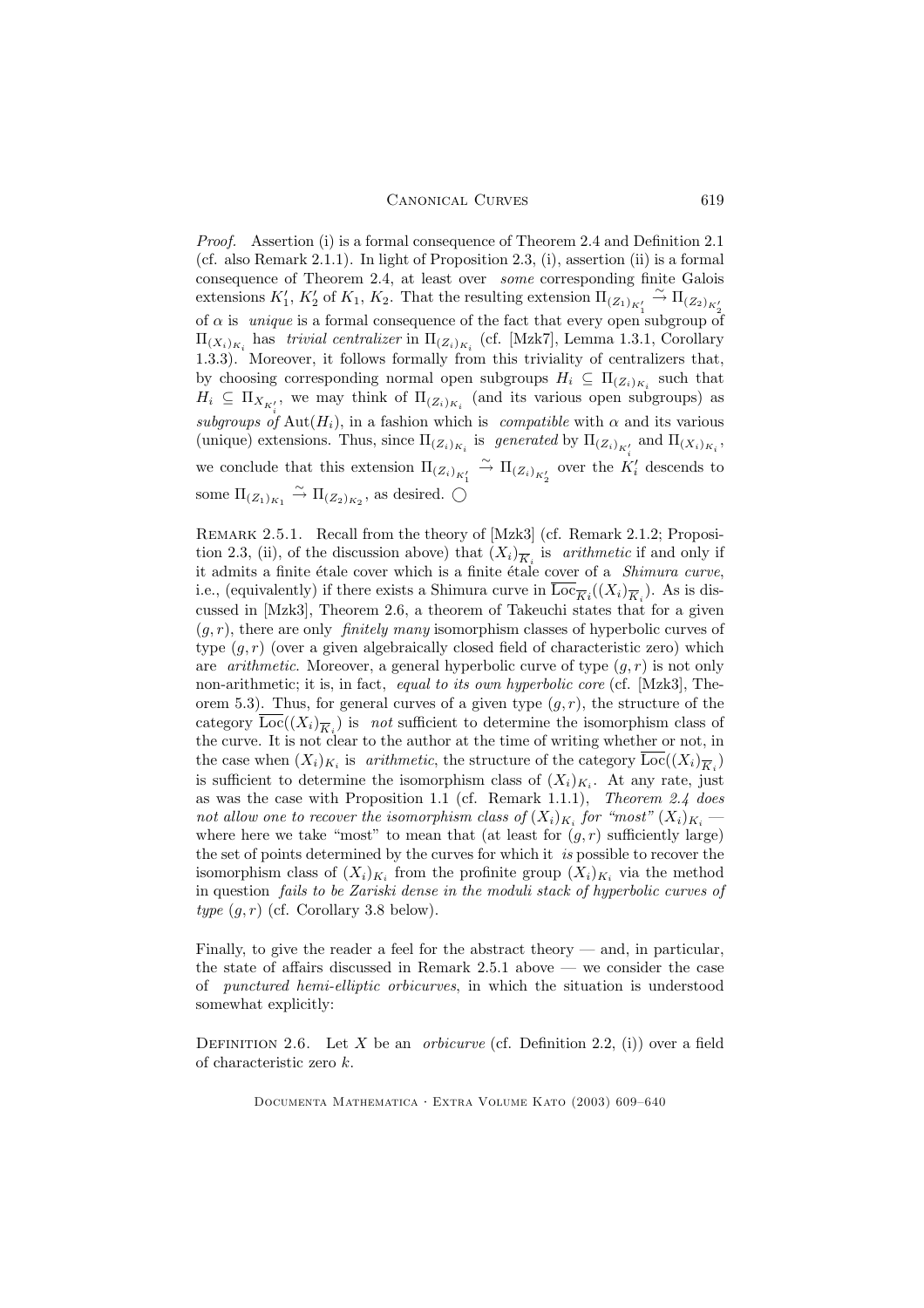(i) We shall say that  $X$  is a *hemi-elliptic orbicurve* if it is obtained by forming the quotient — in the *sense of stacks* — of an elliptic curve by the action of  $\pm 1.$ 

(ii) We shall say that  $X$  is a *punctured hemi-elliptic orbicurve* if it is obtained by forming the quotient — in the *sense of stacks* — of a once-punctured elliptic curve (i.e., the open subscheme given by the complement of the origin in an elliptic curve) by the action of  $\pm 1$ .

PROPOSITION 2.7. (PUNCTURED HEMI-ELLIPTIC CORES) Let k be an algebraically closed field of characteristic  $0$ ; let  $X$  be a PUNCTURED HEMI-ELLIPTIC ORBICURVE over  $k$ . Then if  $X$  is non-k-arithmetic, then  $X$  is a k-core. In particular, if X admits nontrivial automorphisms (over  $k$ ), then  $X$  is k-arithmetic. Finally, there exist precisely 4 isomorphism classes of karithmetic X, which are described explicitly in  $[Take 2]$ , Theorem 4.1, (i).

*Proof.* In the following discussion, we *omit* the " $k$ -". Suppose that X is non-arithmetic. Write

 $Y \to X$ 

for the unique *double (étale) covering by a punctured elliptic curve Y*, and

$$
Y\to Z
$$

for the unique morphism to the *core* (i.e., the terminal object in  $\overline{\text{Loc}}_k(X) =$  $\overline{\text{Loc}}_k(Y)$ . Thus, the induced morphism

$$
\overline{Y}=\overline{Y}^{\text{crs}}\to \overline{Z}^{\text{crs}}
$$

on the "coarse moduli spaces" (cf.  $[FC]$ , Chapter I, Theorem 4.10) associated to the *canonical compactifications*  $Y$ ,  $Z$  of the orbicurves  $Y$ ,  $Z$  is a *finite* ramified covering morphism — whose degree we denote by  $d$  — from an elliptic curve  $\overline{Y}$  to a copy of  $\mathbb{P}_k^1 \cong \overline{Z}^{\text{crs}}$ . Note that since  $\overline{Y}$  has only *one* "cusp"  $y_{\infty}$ (i.e. point  $\in \overline{Y}\backslash Y$ ), and a point of  $\overline{Y}$  is a cusp if and only if its image is a cusp in  $\overline{Z}$ , it follows that  $\overline{Z}$  also has a *unique cusp*  $z_{\infty}$ , and that  $y_{\infty}$  is the unique point of  $\overline{Y}$  lying over  $z_{\infty}$ . Moreover, because  $\overline{Y} \to \overline{Z}^{\text{crs}}$  arises from a finite *étale* morphism  $Y \to Z$ , it follows that the ramification index of  $\overline{Y} \to \overline{Z}^{\text{crs}}$  is the *same* at all points of  $\overline{Y}$  lying over a given point of  $\overline{Z}^{\text{crs}}$ . Thus, applying the Riemann-Hurwitz formula yields:

$$
0 = -2d + \sum_{i} \frac{d}{e_i} (e_i - 1)
$$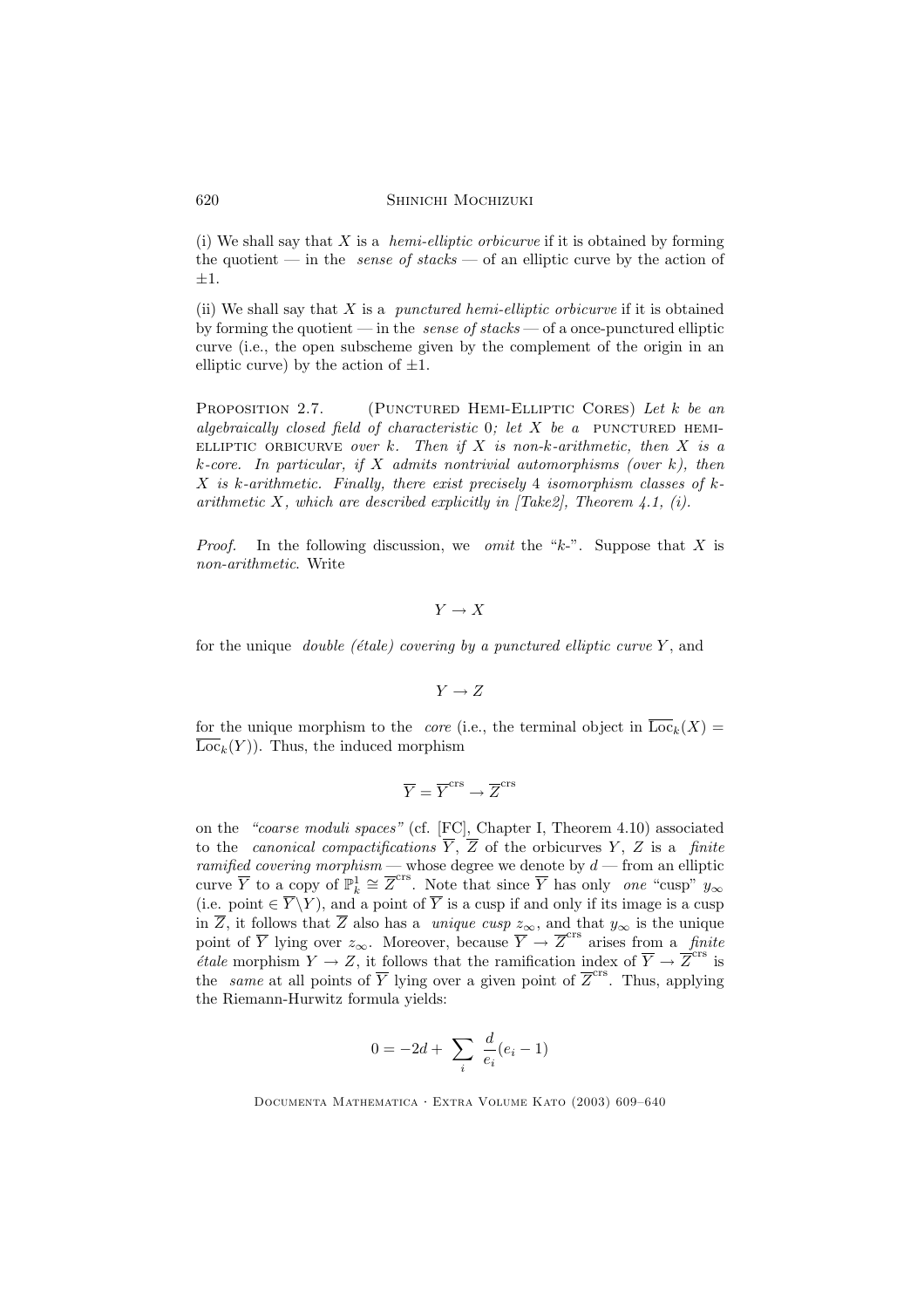where the  $e_i$  are the ramification indices over the points of  $\overline{Z}^{\text{crs}}$  at which the covering morphism ramifies. Thus, we conclude that  $2 = \sum_i \frac{1}{e_i}(e_i - 1)$ . Since all of the  $e_i$  are *integers*, one verifies immediately that the only possibilities for the set of  $e_i$ 's are the following:

$$
(2, 2, 2, 2); (2, 3, 6); (2, 4, 4); (3, 3, 3)
$$

Note that it follows from the fact that  $y_{\infty}$  is the unique point of  $\overline{Y}$  lying over  $z_{\infty}$  that d, as well as the ramification index at  $z_{\infty}$ , is necessarily equal to the largest  $e_i$ . In the case of  $(2, 2, 2, 2)$ , we thus conclude that  $X = Z$ , so X is a  $core$ , as asserted. In the other three cases, we conclude that Y is a finite étale covering of the orbicurve determined by a "triangle group" (cf. [Take1]) of one of the following types:

$$
(2,3,\infty); (2,4,\infty); (3,3,\infty)
$$

By  $[Take 1], Theorem 3, (ii), such a triangle group is *arithmetic*, so X itself is$ arithmetic, thus contradicting our hypotheses. This completes the proof of the first assertion of Proposition 2.7.

The second (respectively, third) assertion of Proposition 2.7 is a formal consequence of the first assertion of Proposition 2.7 (respectively, [Take2], Theorem 4.1, (i)).  $\bigcirc$ 

# SECTION 3: HYPERBOLICALLY ORDINARY CANONICAL LIFTINGS

In this  $\S$ , we would like to work over a *finite*, unramified extension K of  $\mathbb{Q}_p$ , where p is a prime number  $\geq 5$ . We denote the ring of integers (respectively, residue field) of K by A (respectively, k). Since  $A \cong W(k)$  (the ring of Witt vectors with coefficients in  $k$ ), we have a natural Frobenius morphism

$$
\Phi_A: A \to A
$$

which lifts the Frobenius morphism  $\Phi_k : k \to k$  on k. In the following discussion, the result of base-changing over A (respectively, A; A;  $\mathbb{Z}_p$ ) with k (respectively, K; with A, via  $\Phi_A$ ;  $\mathbb{Z}/p^n\mathbb{Z}$ , for an integer  $n \geq 1$ ) will be denoted by a *subscript k* (respectively, *subscript K*; *superscript F*; *subscript*  $\mathbb{Z}/p^n\mathbb{Z}$ ).

Let

$$
(X \to S \stackrel{\text{def}}{=} \text{Spec}(A), D \subseteq X)
$$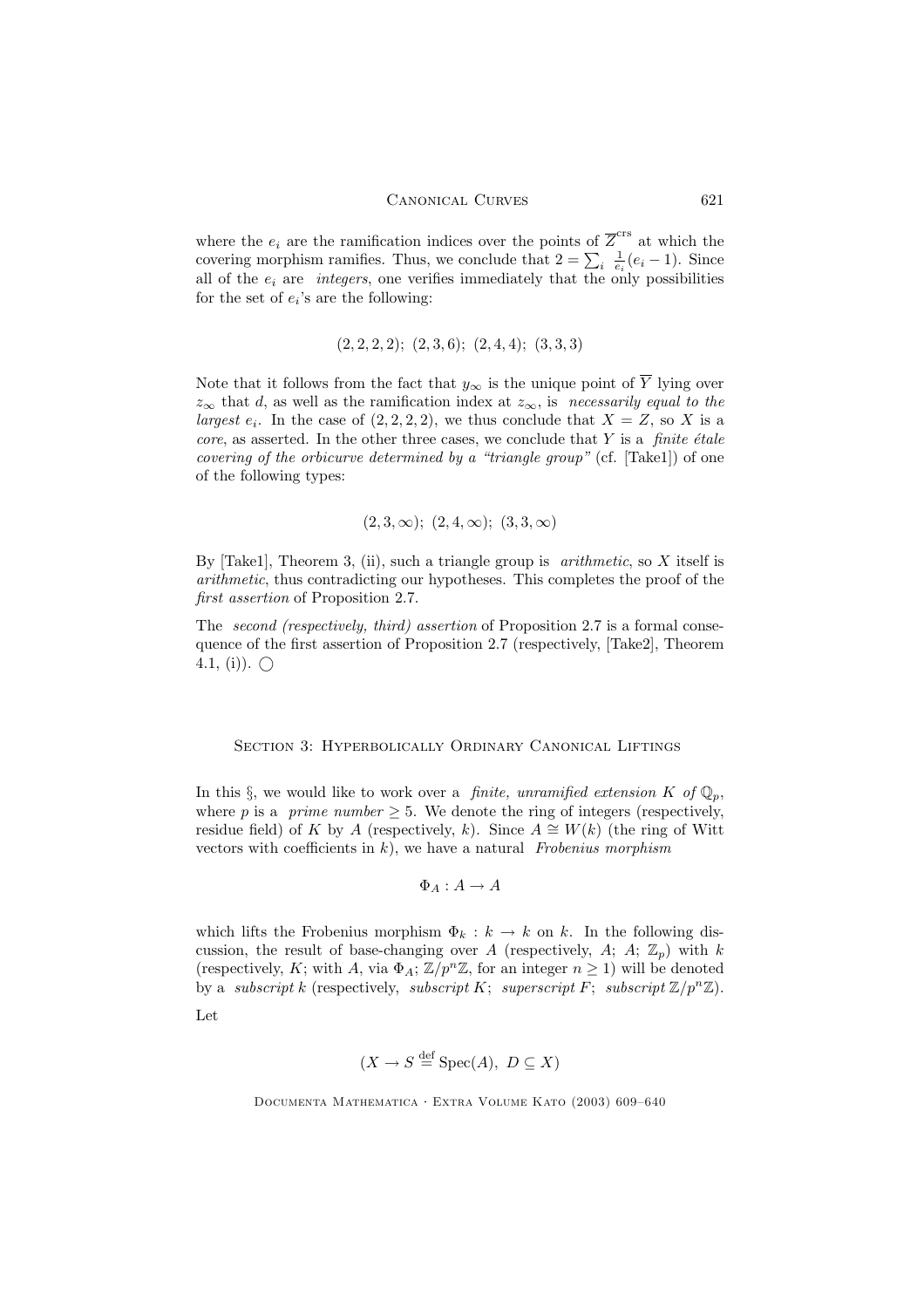be a *smooth, pointed curve of type*  $(g, r)$  (for which D is the divisor of marked points), where  $2g-2+r > 0$  — cf. §0. In the following discussion, we would like to consider the extent to which  $(X, D)$  is a *canonical lifting* of  $(X_k, D_k)$ , in the sense of [Mzk1], Chapter III, §3; Chapter IV. We refer also to the Introduction of  $[Mzk2]$  for a *survey of "p-adic Teichmüller theory"* (including the theory of  $[Mzk1]$ .

LEMMA 3.1. (CANONICALITY MODULO  $p^2$ ) Suppose that

 $Y_K \to X_K$ 

is a finite ramified morphism of smooth, proper, geometrically connected curves over K which is unramified away from  $D_K$ . Denote the reduced induced subscheme associated to the inverse image in  $Y_K$  of  $D_K$  by  $E_K \subseteq Y_K$ . Suppose further that the reduction

 $Y_k \to X_k$ 

modulo p of the normalization  $Y \to X$  of X in  $Y_K$  has the following form:

# (i)  $Y_k$  is reduced;

(ii)  $Y_k$  is smooth over k, except for a total of precisely  $\frac{1}{2}(p-1)(2g-2+r) \geq 2$ ) nodes. Moreover, the "order" of the deformation of each node determined by Y is equal to 1 (equivalently: Y is REGULAR at the nodes), and the special fiber  $E_k \subseteq Y_k$  of the closure  $E \subseteq Y$  of  $E_K$  in Y is a reduced divisor (equivalently: a divisor which is ETALE over k) at which  $Y_k$  is smooth.

(iii)  $Y_k$  has precisely two irreducible components  $C_V$ ,  $C_F$ . Here, the morphism  $C_V \rightarrow X_k$  (respectively,  $C_F \rightarrow X_k$ ) is an isomorphism (respectively, k-isomorphic to the relative Frobenius morphism  $\Phi_{X_k/k}: X_k^F \to X_k$  of  $X_k$ ).

(iv)  $(X_k, D_k)$  admits a nilpotent ordinary indigenous bundle (cf. [Mzk1], Chapter II, Definitions 2.4, 3.1) whose supersingular divisor (cf. [Mzk1], Chapter II, Proposition 2.6, (3)) is equal to the image of the nodes of  $Y_k$  in  $X_k$ .

Then  $(X, D)$  is isomorphic modulo  $p^2$  to the CANONICAL LIFTING (cf. [Mzk1], Chapter III, §3; Chapter IV) determined by the nilpotent indigenous bundle of  $(iv).$ 

REMARK 3.1.1. In the context of Lemma 3.1, we shall refer to the points of  $X_k$  which are the image of nodes of  $Y_k$  as *supersingular points* and to points which are not supersingular as *ordinary*. Moreover, the open subscheme of ordinary points will be denoted by

$$
X_k^{\text{ord}} \subseteq X_k
$$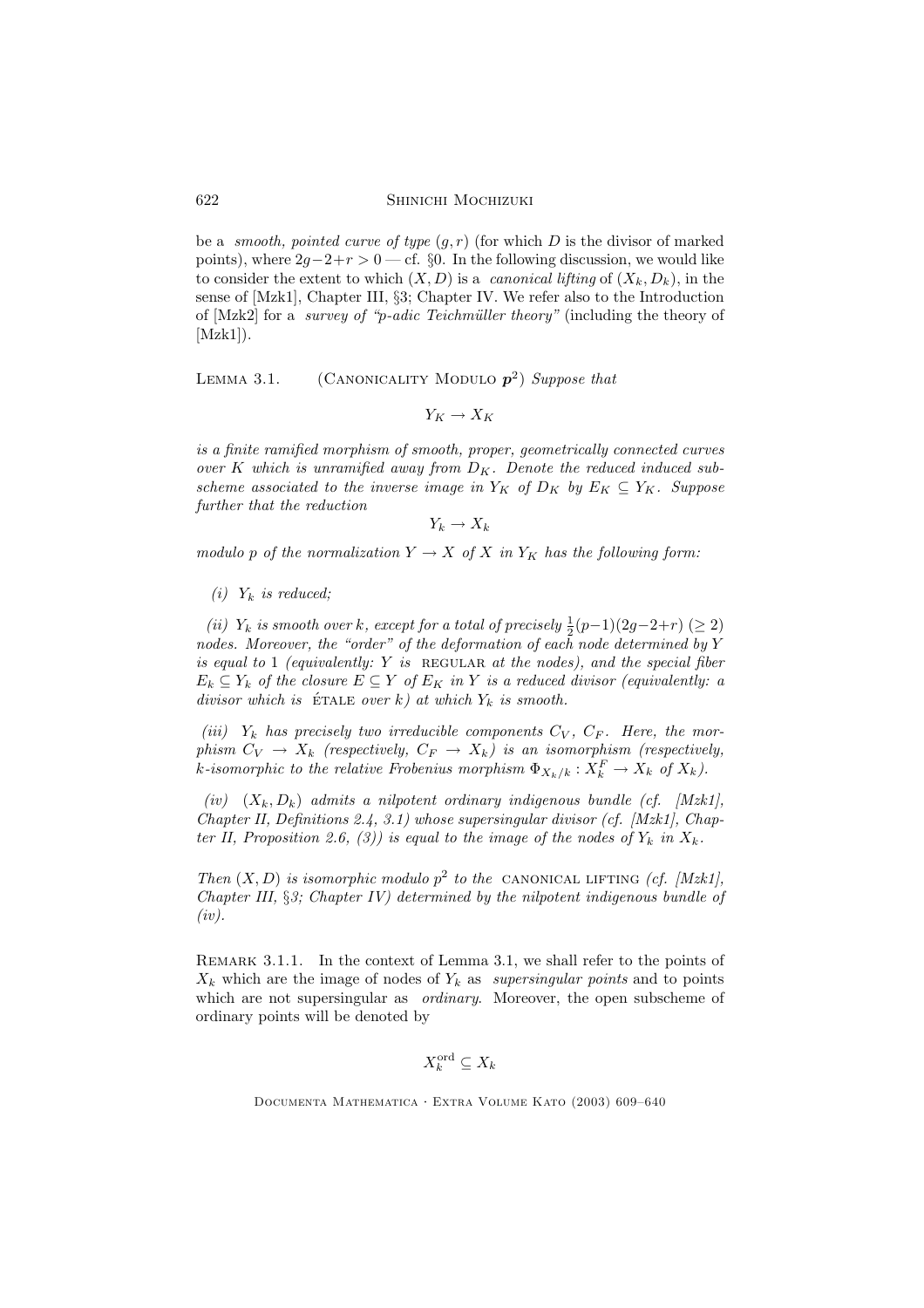#### Canonical Curves 623

and the corresponding p-adic formal open subscheme of  $\widehat{X}$  (the p-adic completion of X) by  $\widehat{X}^{\text{ord}}$ . Also, we shall consider X (respectively, Y) to be equipped with the log structure (cf. [Kato] for an introduction to the theory of log structures) determined by the monoid of regular functions invertible on  $X_K\backslash D_K$  (respectively,  $Y_K\backslash E_K$ ) and denote the resulting log scheme by  $X^{\log}$ (respectively,  $Y^{\log}$ ). Thus, the morphism of schemes  $Y \to X$  extends uniquely to a morphism of log schemes  $Y^{\log} \to X^{\log}$ .

Proof. First, let us observe that

$$
(Y^{\log})_k^{\text{ord}} \cong \{(X^{\log})_k^{\text{ord}}\}^F \bigcup (X^{\log})_k^{\text{ord}}
$$

where the isomorphism is the *unique* isomorphism lying over  $X_k^{\log}$ . Since  $(X<sup>log</sup>)<sup>ord</sup>$ ,  $(Y<sup>log</sup>)<sup>ord</sup>$  are *log smooth* over A, it follows that the inclusion  $\{(X^{\log})_k^{\text{ord}}\}^F \hookrightarrow (Y^{\log})_k^{\text{ord}}$  lifts to a (not necessarily unique!) inclusion

$$
\{(X^{\log})^{\mathrm{ord}}_{\mathbb{Z}/p^2\mathbb{Z}}\}^F \hookrightarrow (Y^{\log})^{\mathrm{ord}}_{\mathbb{Z}/p^2\mathbb{Z}}
$$

whose *composite* 

$$
\Psi^{\log} : \{ (X^{\log})^{\mathrm{ord}}_{\mathbb{Z}/p^2\mathbb{Z}} \}^F \to (X^{\log})^{\mathrm{ord}}_{\mathbb{Z}/p^2\mathbb{Z}}
$$

with the natural morphism  $(Y^{\text{log}})_{\mathbb{Z}/p^2\mathbb{Z}}^{\text{ord}} \to (X^{\text{log}})_{\mathbb{Z}/p^2\mathbb{Z}}^{\text{ord}}$  is nevertheless *indepen*dent of the choice of lifting of the inclusion. Indeed, this is formal consequence of the fact that  $\Psi^{\log}$  is a *lifting of the Frobenius morphism* on  $(X^{\log})_k^{\text{ord}}$  (cf., e.g., the discussion of [Mzk1], Chapter II, the discussion preceding Proposition 1.2, as well as Remark 3.1.2 below).

Of course,  $\Psi^{\text{log}}$  might not be regular at the supersingular points, but we may estimate the *order of the poles of*  $\Psi^{\log}$  at the supersingular points as follows: Since Y is assumed to be *regular*, it follows that the completion of  $Y_{\mathbb{Z}/p^2\mathbb{Z}}$  at a supersingular point  $\nu$  is given by the formal spectrum Spf of a complete local ring isomorphic to:

$$
R_Y \stackrel{\text{def}}{=} (A/p^2 \cdot A)[[s, t]]/(st - p)
$$

(where s, t are indeterminates). Thus, modulo p, this completion is a *node*, with the property that *precisely one* branch — i.e., irreducible component — of this node lies on  $C_F$  (respectively,  $C_V$ ). (Indeed, this follows from the fact that both  $C_F$  and  $C_V$  are *smooth* over k.) Suppose that the irreducible component lying on  $C_F$  is defined locally (modulo p) by the equation  $t = 0$ . Thus, the ring of regular functions on the ordinary locus of  $C_F$  restricted to this formal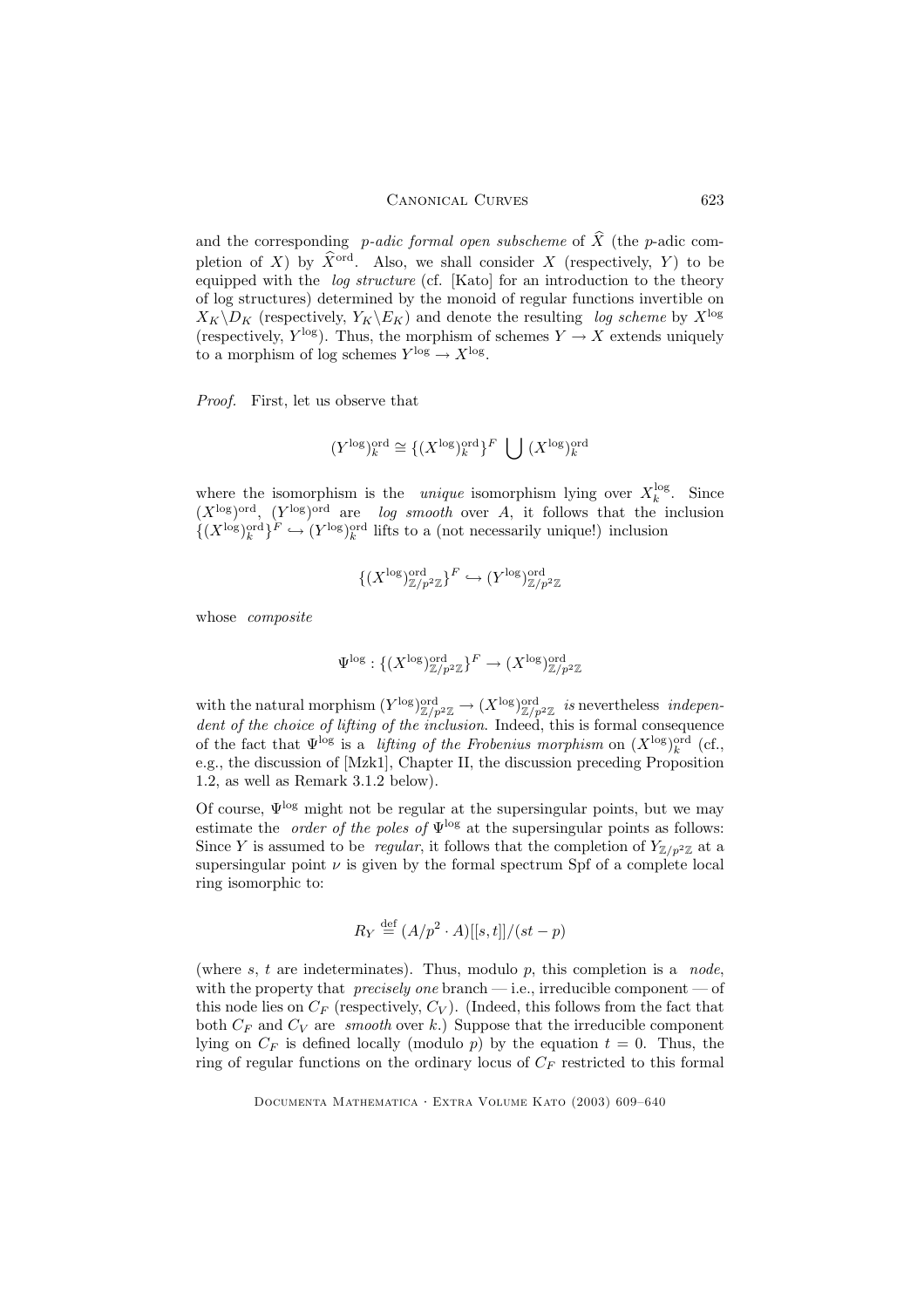neighborhood of a supersingular point is given by  $k[[s]][s^{-1}]$ . The connected component of  $(Y^{\log})^{\text{ord}}_{\mathbb{Z}/p^2\mathbb{Z}}$  determined by  $C_F$  may be thought of as the *open* subscheme " $s \neq 0$ ". Here, we recall that the parameter s in this discussion is uniquely determined up to multiplication by an element of  $R_Y^{\times}$  - cf. [Mzk4], §3.7.

Next, let us write:

$$
R'_X \stackrel{\text{def}}{=} \operatorname{Im}(R_Y) \subseteq R_Y[s^{-1}]
$$

for the image of  $R_Y$  in  $R_Y[s^{-1}]$ . Then since

$$
t = s^{-1} \cdot p \in R_Y[s^{-1}] = (A/p^2 \cdot A)[[s]][s^{-1}]
$$

it follows that  $R'_X = (A/p^2 \cdot A)[[s]][s^{-1} \cdot p]$ . In particular, if we think of

$$
R_X \stackrel{\text{def}}{=} (A/p^2 \cdot A)[[s]] \subseteq R'_X
$$

 $-$  so  $R_X[s^{-1}] = R'_X[s^{-1}] = R_Y[s^{-1}] -$  as a local *smooth lifting* of  $C_F$  at  $\nu$ , we thus conclude that *arbitrary regular functions on Spf*( $R_Y$ ) restrict to meromorphic functions on  $Spf(R_X)$  with poles of order  $\leq 1$  at  $\nu$ . Thus, since  $\Psi^{\log}$  arises from an *everywhere regular* morphism  $Y^{\log} \to X^{\log}$ , we conclude that:

 $\Psi^{\log}$  has poles of order  $\leq 1$  at the supersingular points.

But then the conclusion of Lemma 3.1 follows formally from [Mzk1], Chapter II, Proposition 2.6, (4); Chapter IV, Propositions 4.8, 4.10, Corollary 4.9.  $\bigcap$ 

REMARK 3.1.2. The fact  $-$  cf. the end of the first paragraph of the proof of Lemma 3.1 — that the order of a pole of a Frobenius lifting is *independent* of the choice of smooth lifting of the domain of the Frobenius lifting may be understood more *explicitly* in terms of the coordinates used in the latter portion of the proof of Lemma 3.1 as follows: Any "coordinate transformation"

$$
s \mapsto s + p \cdot g(s)
$$

(where  $g(s) \in k[[s]][s^{-1}]$ ) fixes — since we are working modulo  $p^2$  — functions of the form  $s^p + p \cdot f(s)$  (where  $f(s) \in k[[s]][s^{-1}]$ ). This shows that the order of the pole of  $f(s)$  does not depend on the choice of parameter s.

In the situation of Lemma 3.1, let us denote the natural morphism of funda*mental groups* (induced by  $(\hat{X}^{\log})^{\text{ord}} \to X^{\log}$ ) by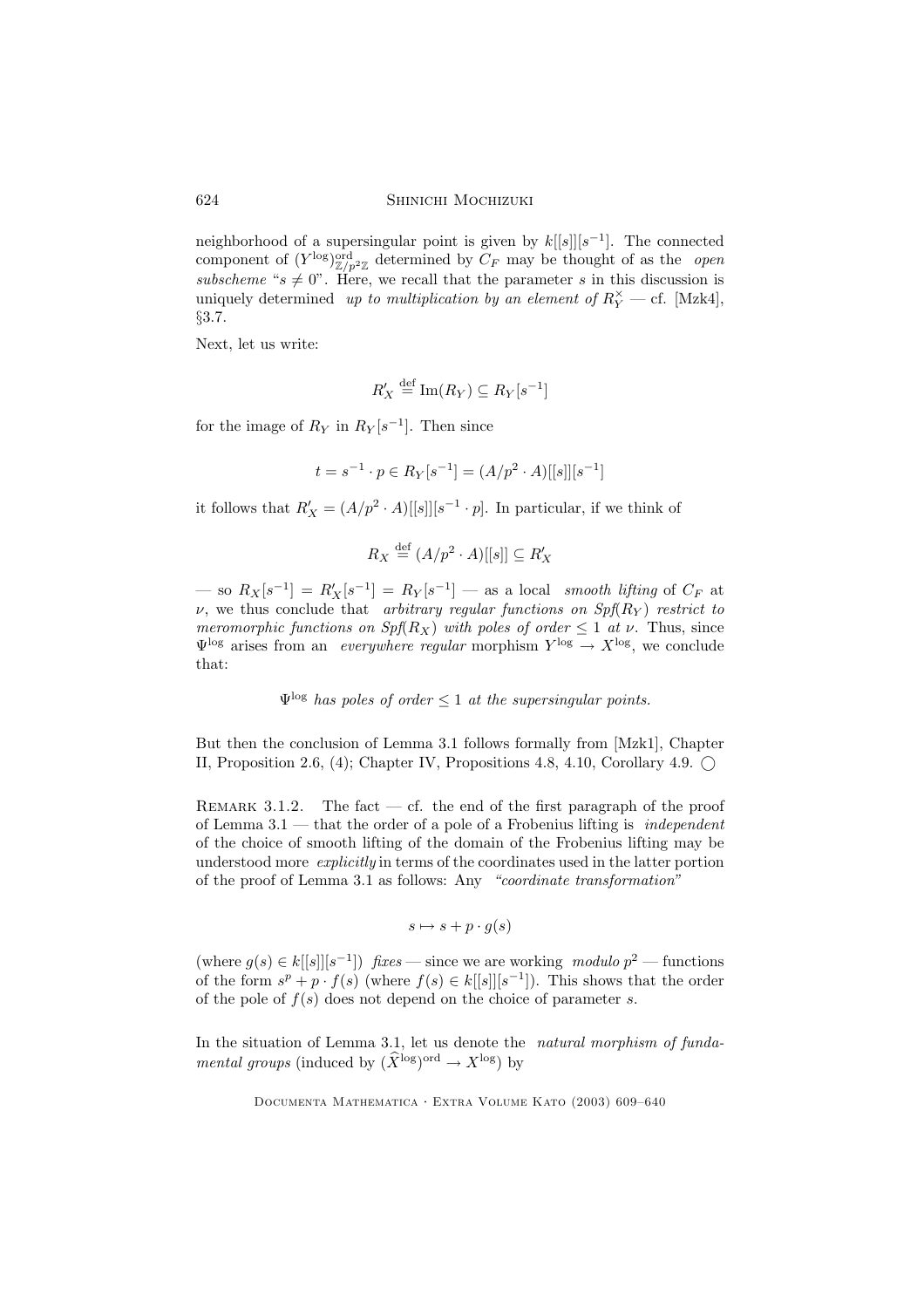### CANONICAL CURVES 625

$$
\Pi_{\widehat{X}^{\log\text{ord}}}\stackrel{\text{def}}{=}\pi_1((\widehat{X}^{\log})_K^{\text{ord}})\;\to\;\; \Pi_{X^{\log}}\stackrel{\text{def}}{=}\pi_1(X_K^{\log})=\pi_1(X_K\backslash D_K)
$$

(for some fixed choice of basepoints). Here, we observe that (by the main theorem of [Vala])  $(\hat{X}^{\text{log}})^{\text{ord}}$  is *excellent*, so the *normalization* of  $(\hat{X}^{\text{log}})^{\text{ord}}$  in a finite étale covering of  $(\widehat{X}^{\log})_K^{\text{ord}}$  is finite over  $(\widehat{X}^{\log})^{\text{ord}}$ . Thus,  $(\widehat{X}^{\log})_K^{\text{ord}}$  has a "well-behaved theory" of finite étale coverings which is compatible with étale localization on  $(X^{\log})^{\text{ord}}$ . Also, before proceeding, we observe that  $\Pi_{X^{\log}}$  fits into an exact sequence:

$$
1\to \Delta_{X^\mathrm{log}}\to \Pi_{X^\mathrm{log}}\to G_K\to 1
$$

(where  $\Delta_{X^{\log}}$  is defined so as to make the sequence exact).

LEMMA 3.2. (THE ORDINARY LOCUS MODULO  $p^2$ ) Let  $V_{\mathbb{F}_p}$  be a 2dimensional  $\mathbb{F}_p$ -vector space equipped with a continuous action of  $\Pi_{X^{\log}}$  up to  $\pm 1$  – *i.e.*, a representation

$$
\Pi_{X^\mathrm{log}} \to GL_2^\pm(V_{\mathbb{F}_p}) \stackrel{\mathrm{def}}{=} GL_2(V_{\mathbb{F}_p})/\{\pm 1\}
$$

— such that:

(i) The determinant of  $V_{\mathbb{F}_p}$  is isomorphic (as a  $\Pi_{X^{\log}}$ -module) to  $\mathbb{F}_p(1)$ .

 $(ii)$  There exists a finite log étale Galois covering (i.e., we assume tame ramification over D)

$$
X^{\log}_\pm \to X^{\log}
$$

such that the action of  $\Pi_{X^{\log}}$  up to  $\pm 1$  on  $V_{\mathbb{F}_p}$  lifts to a (usual) action (i.e., without sign ambiguities) of  $\Pi_{X_+^{\log}}\subseteq \Pi_{X^{\log}}$  on  $V_{\mathbb{F}_p}$ . This action is uniquely determined up to tensor product with a character of  $\Pi_{X_{\pm}}^{\log}$  of order 2.

(iii) The finite étale covering  $Y_K^{\log} \to X_K^{\log}$  determined by the finite  $\Pi_{X^{\log}}$ -set of 1-dimensional  $\mathbb{F}_p$ -subspaces of  $V_{\mathbb{F}_p}$  satisfies the hypotheses of Lemma 3.1.

(iv) Write

$$
(Z_{\pm}^{\log})_K \to (X_{\pm}^{\log})_K
$$

for the finite log étale covering (of degree  $p^2-1$ ) corresponding to the nonzero portion of  $V_{\mathbb{F}_p}$ . Write

$$
(Y_{\pm}^{\log})_K \to (X_{\pm}^{\log})_K
$$

for the finite log étale covering of smooth curves which is the composite (i.e., normalization of the fiber product over  $X_K^{\log}$ ) of the coverings  $(Z_{\pm}^{\log})_K$ ,  $Y_K^{\log}$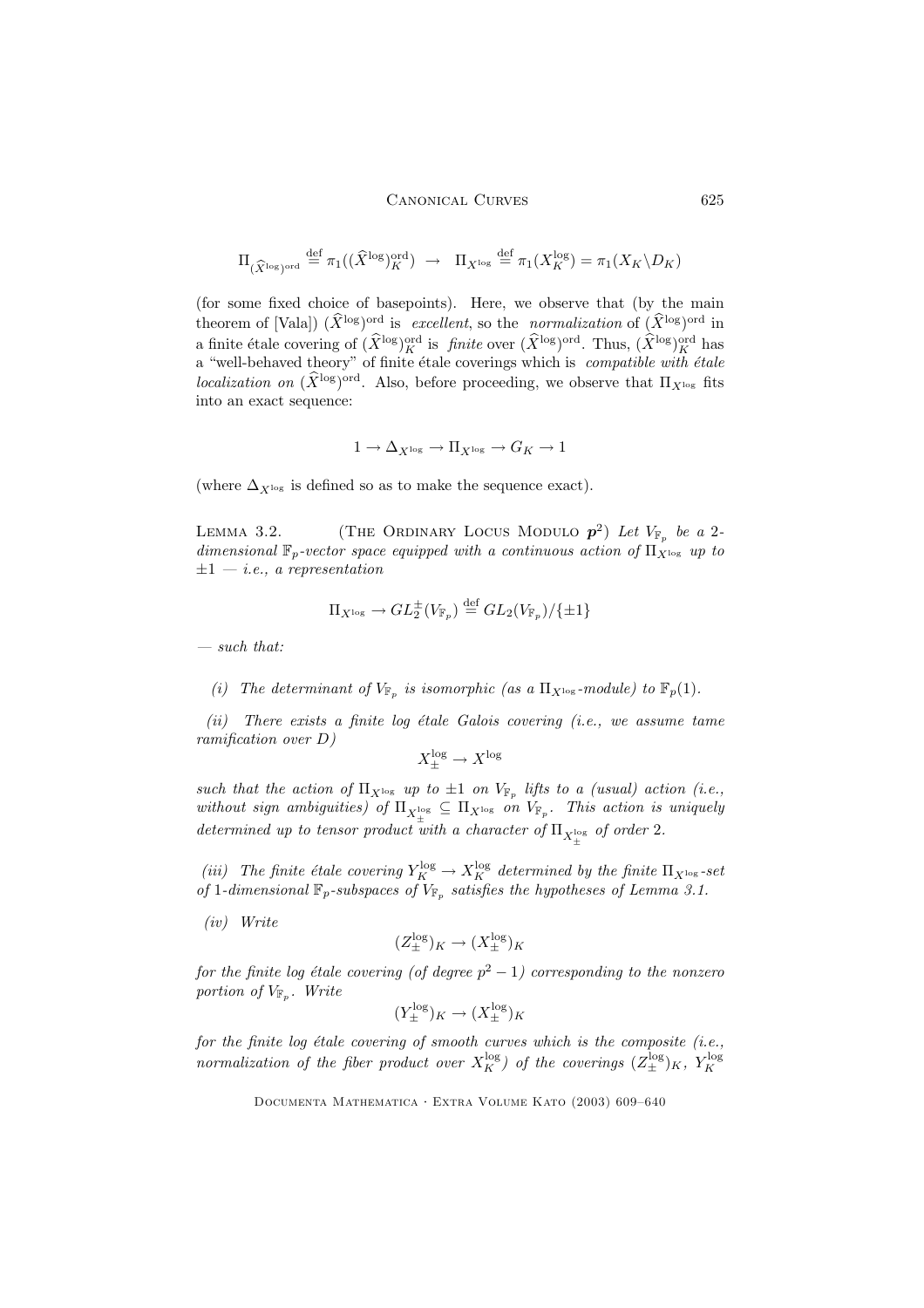of  $X_K^{\log}$ . (Thus,  $(Z_{\pm}^{\log})_K$  maps naturally to  $(Y_{\pm}^{\log})_K$ , hence also to  $Y_K^{\log}$ .) Let us refer to an irreducible component of the special fiber of a stable reduction of  $(Y_{\pm}^{\log})_K$  (respectively,  $(Z_{\pm}^{\log})_K$ ) over some finite extension of K that maps FINITELY to the irreducible component " $C_F$ " (cf. Lemma 3.1) as being "OF  $C_F$ -type" and "associated to  $(Y_\pm^{\log})_K$  (respectively,  $(Z_\pm^{\log})_K$ )". Then any ir*reducible component of*  $C_F$ *-type associated to*  $(Z_{\pm}^{\log})_K$  *is*  $\epsilon$  final and free of NODES over the ORDINARY LOCUS of any irreducible component of  $C_F$ -type associated to  $(Y_{\pm}^{\log})_K$ .

Then (after possibly tensoring  $V_{\mathbb{F}_p}$  with a character of  $\Pi_{X_+^{\log}}$  of order 2) the *étale local system*  $\mathcal{E}_{\mathbb{F}_p}^{\text{ord}}$  *on*  $(\widehat{X}_{\pm}^{\log})_K^{\text{ord}}$  *determined by the*  $\Pi_{(\widehat{X}_{\pm}^{\log})^{\text{ord}}}$ *-module*  $V_{\mathbb{F}_p}$ arises from a (logarithmic) finite flat group scheme on  $(\widehat{X}_{\pm}^{\log})^{\text{ord}}$ . Moreover, the  $\Pi_{(\widehat{X}^{\mathrm{log}}_\pm)^\mathrm{ord}}$ -module  $V_{\mathbb{F}_p}$  fits into an exact sequence:

$$
0 \to (V^{\mathrm{etl}}_{\mathbb{F}_p})^{\vee}(1) \to V_{\mathbb{F}_p} \to V^{\mathrm{etl}}_{\mathbb{F}_p} \to 0
$$

where  $V_{\mathbb{F}_p}^{\text{etl}}$  is a 1-dimensional  $\mathbb{F}_p$ -space "up to  $\pm 1$ " whose  $\Pi_{(\widehat{X}_{\pm}^{\text{log}})^{\text{ord}}}$ -action arises from a finite étale local system on  $(X_\pm^{\text{ord}})_k \subseteq (X_\pm)_k$ , and the " $\vee$ " denotes the  $\mathbb{F}_p$ -linear dual.

Proof. As was seen in the proof of Lemma 3.1, we have an isomorphism

$$
(Y^{\log})_k^{\text{ord}} \cong \{(X^{\log})_k^{\text{ord}}\}^F \bigcup (X^{\log})_k^{\text{ord}}
$$

which thus determines a *decomposition of*  $(\hat{Y}^{\log})^{\text{ord}}$  *into two connected com*ponents. Moreover, the second connected component on the right-hand side corresponds to a *rank one quotient*  $V_{\mathbb{F}_p} \to Q_{\mathbb{F}_p}$  which is *stabilized* by the action of  $\Pi_{(\widehat{X}^{\log})^{\text{ord}}}$ , while the *first* connected component on the right-hand side parametrizes *splittings* of this quotient  $V_{\mathbb{F}_p} \to Q_{\mathbb{F}_p}$ . Here, we observe that  $Q_{\mathbb{F}_p}^{\otimes 2}$ admits a *natural*  $\Pi_{(\widehat{X}^{\log})^{\text{ord}}}$ -action (i.e., without sign ambiguities).

Now *any choice of isomorphism* between  $\{(\hat{X}^{\log})^{\text{ord}}\}^F$  and the *first* connected component of  $(\widehat{Y}^{\log})^{\text{ord}}$  determines a *lifting of Frobenius* 

$$
\Phi^{\log}:\{(\widehat{X}^{\log})^{\mathrm{ord}}\}^F\rightarrow(\widehat{X}^{\log})^{\mathrm{ord}}
$$

which is *ordinary* (by the conclusion of Lemma 3.1 — cf. [Mzk1], Chapter IV, Proposition 4.10). Thus, by the general theory of ordinary Frobenius liftings,  $\Phi^{\log}$  determines, in particular, a *(logarithmic)* finite flat group scheme annihilated by  $p$  which is an *extension* of the trivial finite flat group scheme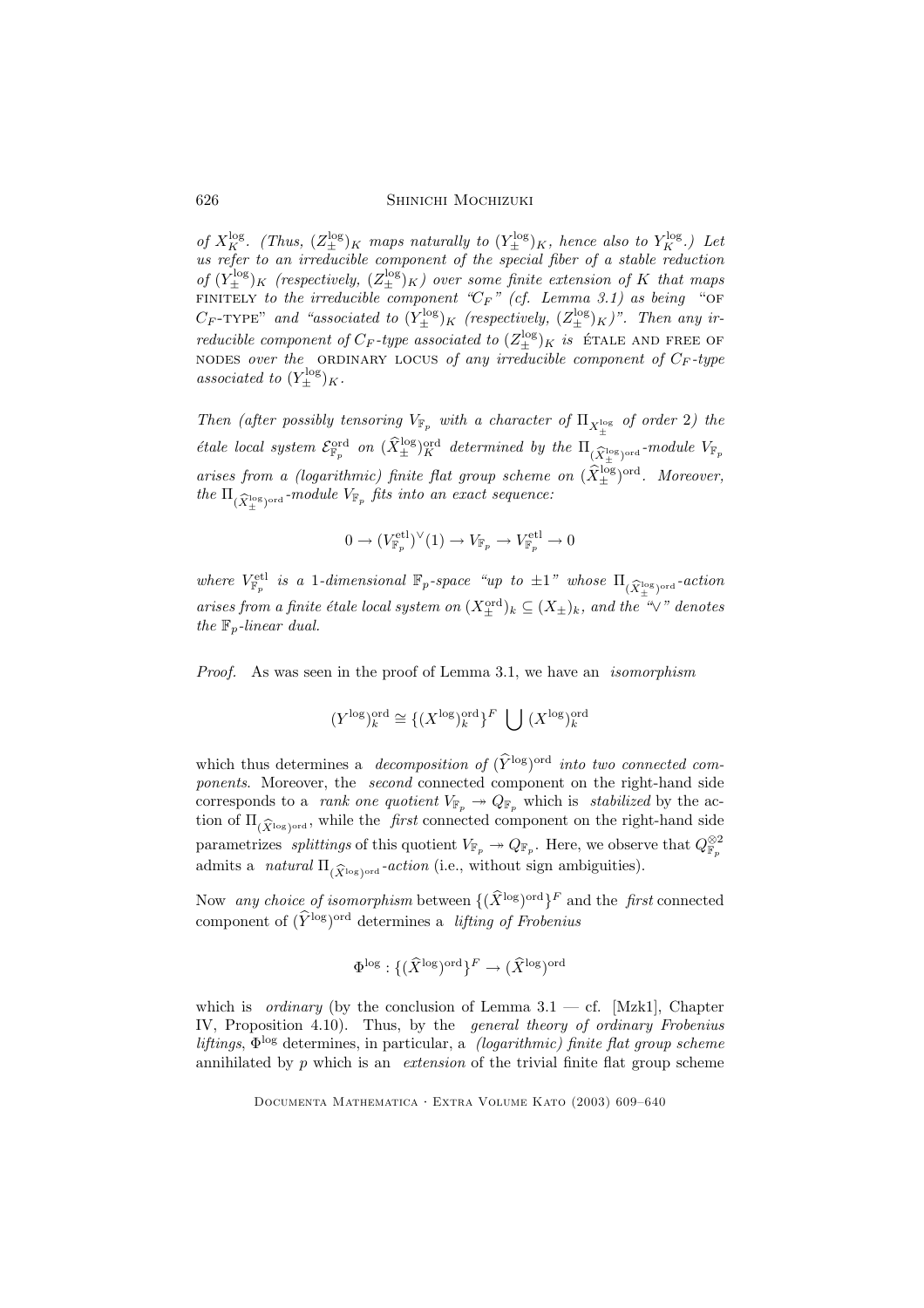$\mathscr{F}_{p}$ " by the finite flat group scheme determined by the Cartier dual of some étale local system of one-dimensional  $\mathbb{F}_p$ -vector spaces on  $X_k^{\text{ord}}$  (cf. [Mzk1], Chapter III, Definition 1.6); denote the  $\Pi_{\widehat{X}^{\log}$  ord -module corresponding to this *i*tals legal gratem by  $\Omega$  . Measure it is a formal generator of this this étale local system by  $\Omega_{\mathbb{F}_p}$ . Moreover, it is a formal consequence of this general theory that  $\Phi_K^{\log}$  is precisely the covering of  $(\widehat{X}^{\log})_K^{\text{ord}}$  determined by considering splittings of this extension. Thus, since the Galois closure of this covering has Galois group given by the semi-direct product of a cyclic group of order p with a cyclic group of order  $p-1$ , we conclude (by the elementary group theory of such a semi-direct product) that we have an isomorphism of  $\Pi_{(\widehat{X}^{\log})^{\text{ord}}}$ -modules:  $(Q_{\mathbb{F}_p})^{\otimes -2}(1) \cong \Omega_{\mathbb{F}_p}(1)$ , i.e.,

$$
(Q_{\mathbb{F}_p})^{\otimes -2} \cong \Omega_{\mathbb{F}_p}
$$

We thus conclude that the local system  $\mathcal{E}^{\Phi^{\log}}_{\mathbb{F}_p}$  on  $(\widehat{X}^{\log})^{\text{ord}}_K$  determined by this (logarithmic) finite flat group scheme arising from the general theory satisfies:

$$
\mathcal{E}_{\mathbb{F}_p}^{\Phi^{\mathrm{log}}}|_{(\widehat{X}^{\mathrm{log}}_\pm)^{\mathrm{ord}}_\mathcal{K}}\cong \mathcal{E}_{\mathbb{F}_p}^{\mathrm{ord}}\otimes_{\mathbb{F}_p}Q^\vee_{\mathbb{F}_p}
$$

Next, let us write  $\chi_Q$  for the *character* (valued in  $\mathbb{F}_p^{\times}$ ) of  $\Pi_{(\widehat{X}_\pm^{\text{log}})^{\text{ord}}}$  corresponding to  $Q_{\mathbb{F}_p}$ . Now it follows formally from condition (iv) of the statement of Lemma 3.2 that the *finite étale covering of*  $(\widehat{X}_{\pm}^{\log})_K^{\text{ord}}$  *determined by*  $\text{Ker}(\chi_Q)$ 

$$
W_Q \to (\widehat{X}^{\log}_\pm)^{\text{ord}}_K
$$

is dominated by the composite of some finite étale covering of  $\hat{X}_{\pm}^{\text{ord}}$  and "constant covering" (i.e., a covering arising from a finite extension  $L$  of K). Thus, the only ramification that may occur in the covering  $W_Q$  arises from ramification of the "constant covering", i.e., the finite extension  $L/K$ . Moreover, (since  $(Q_{\mathbb{F}_p})^{\otimes -2} \cong \Omega_{\mathbb{F}_p}$ ) the covering determined by  $\text{Ker}(\chi_Q^2)$  is unramified, so, in fact, we may take L to be the extension  $K(p^{\frac{1}{2}})$ . This implies that we may write

$$
\chi_Q = \chi'_Q \cdot \chi''_Q
$$

where the covering determined by the kernel of  $\chi'_{Q}$  (respectively,  $\chi''_{Q}$ ) is finite étale over  $\hat{X}_{\pm}^{\text{ord}}$  (respectively, the covering arising from base-change from K to L). On the other hand, since  $\chi''_Q$  extends naturally to  $\Pi_{X_{\pm}^{\log}}$ , we may assume (without loss of generality — cf. condition (ii) of the statement of Lemma 3.2) that  $\chi''_Q$  is *trivial*, hence that  $Q_{\mathbb{F}_p}$  *arises from an étale local system on*  $(X_\pm^{\text{ord}})_k$ .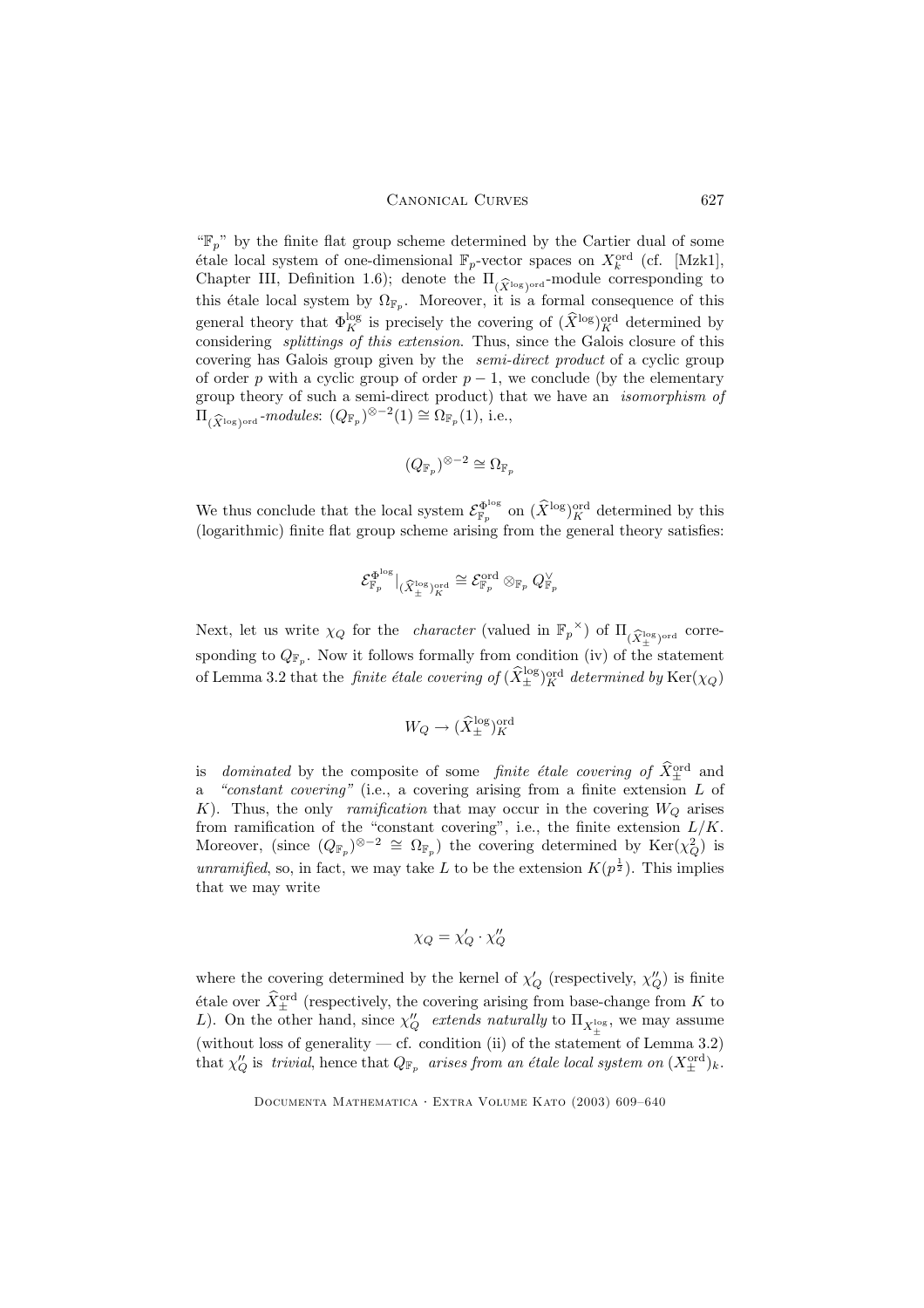But this — together with the isomorphism  $\mathcal{E}_{\mathbb{F}_p}^{\Phi^{\text{log}}}|_{(\widehat{X}_{\pm}^{\text{log}})_{K}^{\text{ord}}} \cong \mathcal{E}_{\mathbb{F}_p}^{\text{ord}} \otimes_{\mathbb{F}_p} Q_{\mathbb{F}_p}^{\vee}$  implies the conclusion of Lemma 3.2.  $\bigcap$ 

LEMMA 3.3. (GLOBAL LOGARITHMIC FINITE FLAT GROUP SCHEME) Let  $V_{\mathbb{F}_p}$  be a 2-dimensional  $\mathbb{F}_p$ -vector space equipped with a continuous action of  $\Pi_{X^{\log}}$  up to  $\pm 1$  which satisfies the hypotheses of Lemma 3.2. Then the étale local system  $\mathcal{E}_{\mathbb{F}_p}$  on  $(X_\pm^{\log})_K$  determined by the  $\Pi_{X_\pm^{\log}}$ -module  $V_{\mathbb{F}_p}$  arises from a (logarithmic) finite flat group scheme on  $X_{\pm}^{\log}$ .

Proof. Write

$$
Z\to X_\pm
$$

for the *normalization* of  $X_{\pm}$  in the finite étale covering of  $(X_{\pm}^{\log})_K$  determined by the local system  $\mathcal{E}_{\mathbb{F}_p}$ . Since  $X_{\pm}$  is regular of dimension 2, it thus follows that  $Z$  is *finite and flat* (by the "Auslander-Buchsbaum formula" and "Serre's criterion for normality" — cf. [Mtmu], p. 114, p. 125) over  $X_{\pm}$ . Moreover, since  $Z_K$  is already equipped with a structure of (logarithmic) finite flat group scheme, which, by the conclusion of Lemma 3.2, extends naturally over the generic point of the special fiber of  $X$  — since it extends (by the proof of Lemma 3.2) to a *regular*, hence normal, (logarithmic) finite flat group scheme over the ordinary locus  $-$  it thus suffices to verify that this finite flat group scheme structure extends (uniquely) over the supersingular points of  $X_{\pm}$ . But this follows formally from [Mtmu], p. 124, Theorem  $38$  — i.e., the fact (applied to  $X_{\pm}$ , not Z!) that a meromorphic function on a normal scheme is regular if and only if it is regular at the primes of height  $1$  — and the fact that  $Z$  (hence also  $Z \times_{X_{+}} Z$  is finite and flat over  $X_{\pm}$ .

LEMMA 3.4. (THE ASSOCIATED DIEUDONNÉ CRYSTAL MODULO  $p$ ) Let  $V_{\mathbb{F}_p}$  be a 2-dimensional  $\mathbb{F}_p$ -vector space equipped with a continuous action of  $\Pi_{X^{\log}}$  up to  $\pm 1$  which satisfies the hypotheses of Lemma 3.2. Suppose, further, that the  $\Pi_{X^{\log}}$ -module (up to  $\pm 1$ )  $V_{\mathbb{F}_p}$  satisfies the following condition:

 $(\dagger_M)$  The G<sub>K</sub>-module

$$
M \stackrel{\text{def}}{=} H^1(\Delta_{X^{\log}}, \text{Ad}(V_{\mathbb{F}_p}))
$$

(where  $\text{Ad}(V_{\mathbb{F}_p}) \subseteq \text{End}(V_{\mathbb{F}_p})$  is the subspace of endomorphisms whose trace  $= 0$ ) fits into an exact sequence:

$$
0 \to \mathbb{G}^{-1}(M) \to M \to \mathbb{G}^2(M) \to 0
$$

where  $\mathbb{G}^2(M)$  (respectively,  $\mathbb{G}^{-1}(M)$ ) is isomorphic to the result of tensoring an UNRAMIFIED G<sub>K</sub>-module whose dimension over  $\mathbb{F}_p$  is equal to 3g – 3 + r with the Tate twist  $\mathbb{F}_p(2)$  (respectively,  $\mathbb{F}_p(-1)$ ).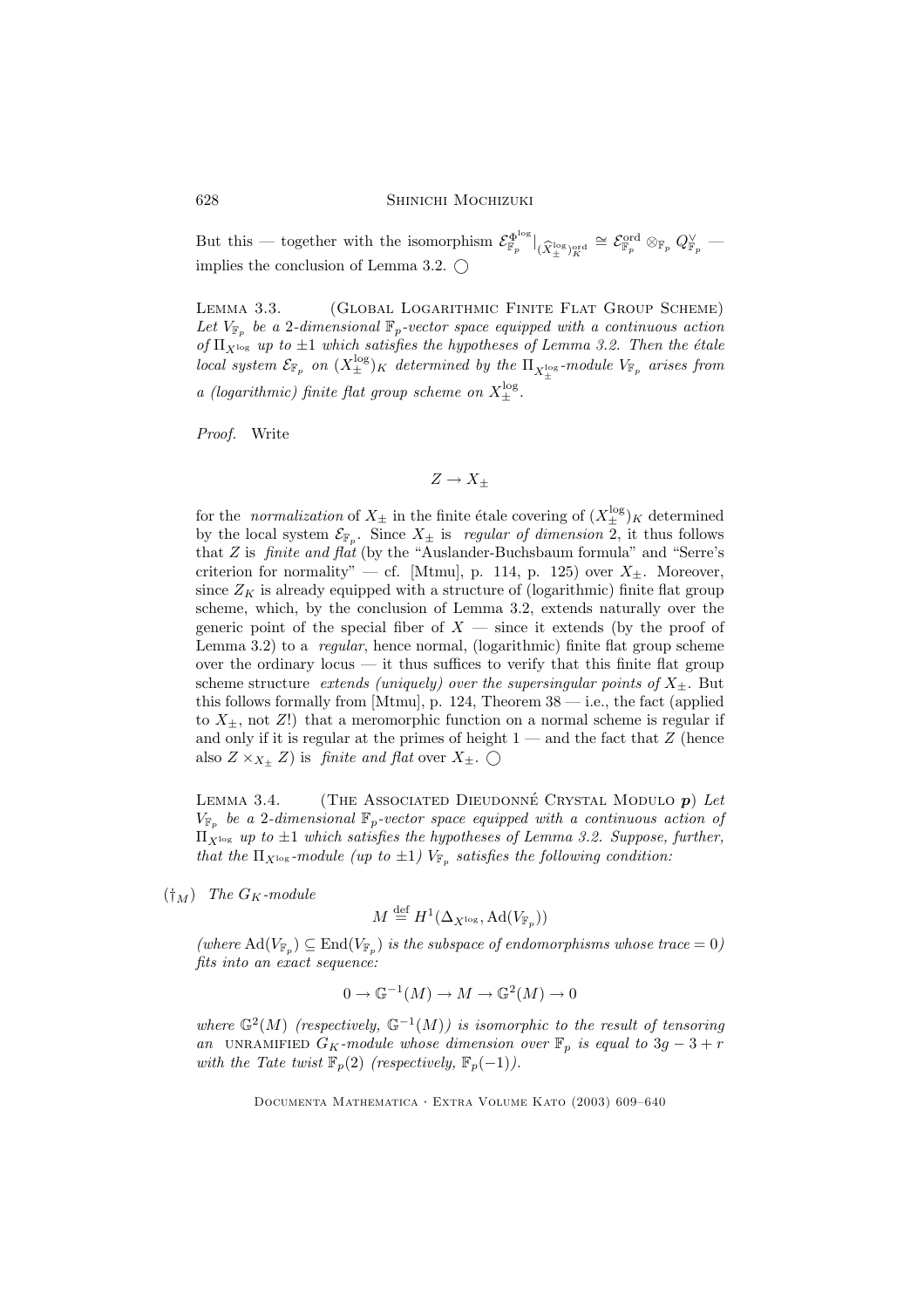Then the " $\mathcal{MF}^{\nabla}$ -object (up to  $\pm 1$ )" (cf. [Falt], §2) determined by the  $\Pi_{X^{log}}$ module (up to  $\pm 1$ )  $V_{\mathbb{F}_p}$  (cf. Lemma 3.3) arises from the (unique) nilpotent ordinary indigenous bundle of Lemma 3.1, (iv).

Proof. First, we recall from the theory of [Falt], §2, that the conclusion of Lemma 3.3 implies that  $V_{\mathbb{F}_p}$  arises from an " $\mathcal{MF}^{\nabla}\text{-}object$  (up to  $\pm 1$ )" on  $X^{\log}$ , as in the theory of [Falt], §2. Here, the reader uncomfortable with " $\mathcal{MF}^{\nabla}$ objects up to  $\pm 1$ " may instead work with a usual  $\mathcal{MF}^{\nabla}$ -object over  $X_{\pm}^{\log}$ equipped with an "action of  $Gal(X_{\pm}^{\log}/X^{\log})$  up to  $\pm 1$ ". Write  $\mathcal{F}_k$  for the vector bundle on  $(X_{\pm})_k$  underlying the  $\mathcal{MF}^{\nabla}$ -object on  $X_{\pm}^{\log}$  determined by  $\mathcal{E}_{\mathbb{F}_p}.$ 

Thus,  $\mathcal{F}_k$  is a vector bundle of *rank* 2, whose Hodge filtration is given by a subbundle  $F^1(\mathcal{F}_k) \subseteq \mathcal{F}_k$  of rank 1. Moreover, the Kodaira-Spencer morphism of this subbundle, as well as the "Hasse invariant"

$$
\Phi_{X_\pm}^*F^1(\mathcal{F}_k)^\vee \hookrightarrow \mathcal{F}_k \twoheadrightarrow \mathcal{F}_k/F^1(\mathcal{F}_k) \cong F^1(\mathcal{F}_k)^\vee
$$

(where  $\Phi_{X_+}$  is the Frobenius morphism on  $X_{\pm}$ ; and the injection is the morphism that arises from the Frobenius action on the  $\mathcal{MF}^{\nabla}$ -object in question), is generically nonzero. Indeed, these facts all follow immediately from our analysis of  $\mathcal{E}_{\mathbb{F}_p}$  over the ordinary locus in the proof of Lemma 3.2.

Next, let us observe that this Hasse invariant has at least one zero. Indeed, if it were nonzero everywhere, it would follow formally from the general theory of  $\mathcal{MF}^{\nabla}$ -objects (cf. [Falt], §2) that the  $\Pi_{X^{\log}}$ -module (up to  $\pm 1$ )  $V_{\mathbb{F}_p}$  admits a  $\Pi_{X^{\log}}$ -invariant subspace of  $\mathbb{F}_p$ -dimension 1 — cf. the situation over the ordinary locus in the proof of Lemma 3.2, over which the Hasse invariant is, in fact, nonzero. On the other hand, this implies that  $Y_K \to X_K$  admits a section, hence that  $Y$  is *not connected*. But this contradicts the fact (cf. the proof of Lemma 3.1) that the two irreducible components  $C_V$ ,  $C_F$  of  $Y_k$  (cf. Lemma 3.1, (iii)) necessarily meet at the nodes of  $Y_k$ . (Here, we recall from Lemma 3.1, (ii), that there exists at least one node on  $Y_k$ .)

In particular, it follows from the fact that the Hasse invariant is generically nonzero, but not nonzero everywhere that *the degree of the line bundle*  $F^1(\mathcal{F})$ on  $(X_{\pm})_k$  is positive. Note that since  $F^1(\mathcal{F})^{\otimes 2}$  descends naturally to a line bundle  $\mathcal L$  on  $X_k$ , we thus obtain that

$$
1 \le \deg(\mathcal{L}) \le 2g - 2 + r
$$

(where the second inequality follows from the fact that the Kodaira-Spencer morphism in nonzero).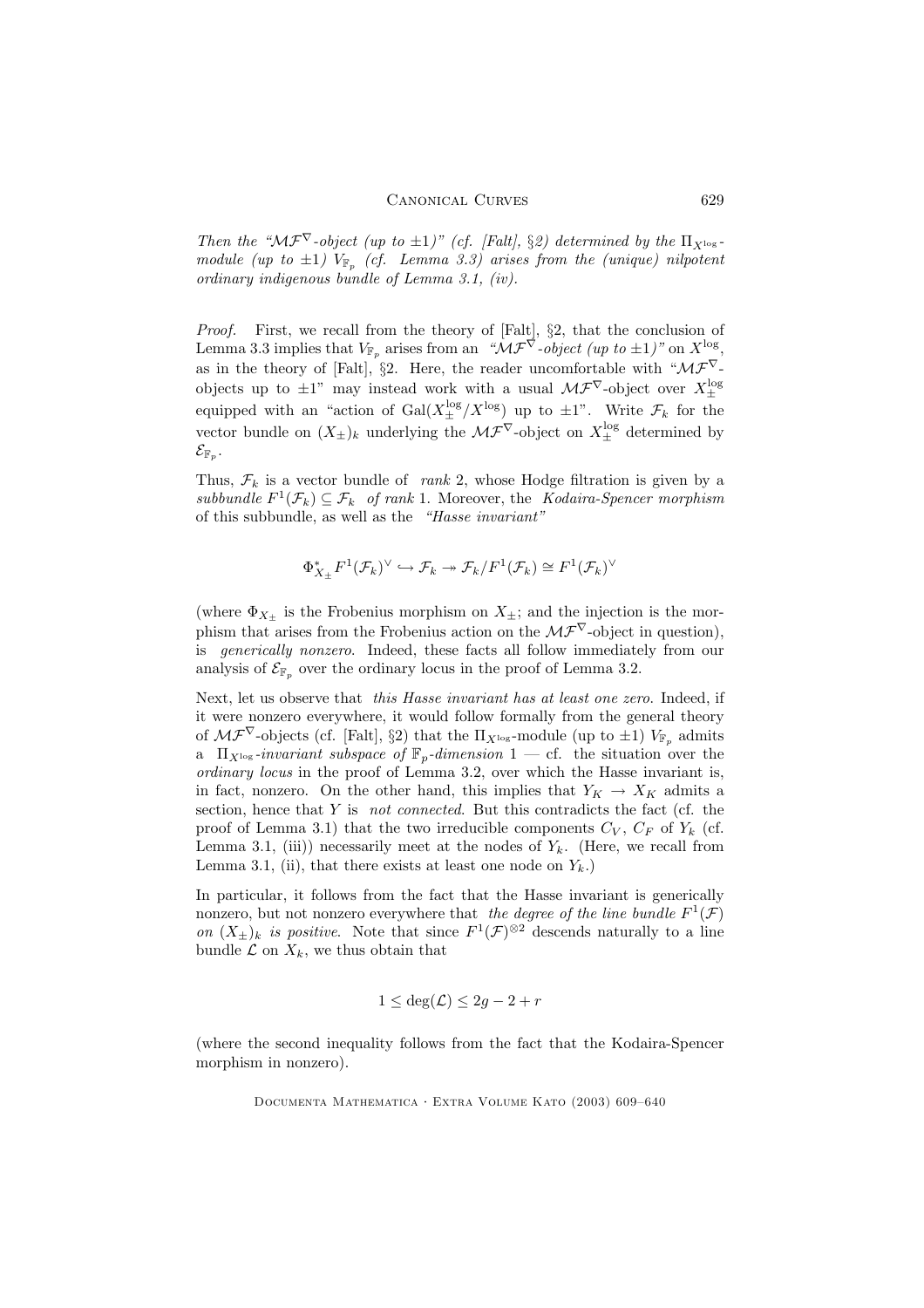Now, we conclude — from the p-adic Hodge theory of [Falt],  $\S2$ ; [Falt],  $\S5$ , Theorem 5.3 — that the condition  $(\dagger_M)$  implies various consequences concerning the Hodge filtration on the first de Rham cohomology module of Ad of the  $\mathcal{MF}^{\nabla}$ -object determined by  $V_{\mathbb{F}_p}$ , which may be summarized by the inequality:

$$
h^{1}(X_{k}, \mathcal{L}^{-1}) = h^{0}(X_{k}, \mathcal{L} \otimes_{\mathcal{O}_{X}} \omega_{X}) \geq 3g - 3 + r
$$

(where " $h^{iv}$  denotes the dimension over k of " $H^{iv}$ ) — cf. [Mzk1], IV, Theorem 1.3 (and its proof), which, in essence, addresses the  $\mathbb{Z}_p$  analogue of the present  $\mathbb{F}_p$ -vector space situation. (Note that here we make *essential use* of the hypothesis  $p \geq 5$ .) Thus, (cf. *loc. cit.*) we conclude that (since  $deg(\mathcal{L}) > 0$ ) the line bundle  $\mathcal{L} \otimes_{\mathcal{O}_X} \omega_X$  on  $X_k$  is *nonspecial*, hence (by the above inequality) that:

$$
deg(\mathcal{L}) = deg(\mathcal{L} \otimes_{\mathcal{O}_X} \omega_X) - deg(\omega_X)
$$
  
=  $h^0(X_k, \mathcal{L} \otimes_{\mathcal{O}_X} \omega_X) + (g - 1) - 2(g - 1)$   
 $\geq 3g - 3 + r - (g - 1) = 2g - 2 + r$ 

Combining this with the inequalities of the preceding paragraph, we thus obtain that  $\deg(\mathcal{L}) = 2q - 2 + r$ , so the  $\mathcal{MF}^{\nabla}$ -object in question is an *indigenous* bundle, which is necessarily equal to the indigenous bundle of Lemma 3.1, (iv), since the supersingular locus of the former is contained in the supersingular locus of the latter (cf. [Mzk1], Chapter II, Proposition 2.6, (4)).  $\bigcap$ 

Lemma 3.5. (Canonical Deformations Modulo Higher Powers OF **p**) Let  $V_{\mathbb{F}_p}$  be a 2-dimensional  $\mathbb{F}_p$ -vector space equipped with a continuous action of  $\Pi_{X^{\log}}$  up to  $\pm 1$  which satisfies the hypotheses of Lemmas 3.2, 3.4. Suppose that, for some  $n \geq 1$ :

(i)  $(X, D)$  is isomorphic modulo  $p^n$  to a CANONICAL LIFTING (as in [Mzk1], Chapter III, §3; Chapter IV).

(ii)  $V_{\mathbb{F}_p}$  is the reduction modulo p of a rank 2 free  $\mathbb{Z}/p^n\mathbb{Z}$ -module  $V_{\mathbb{Z}/p^n\mathbb{Z}}$  with continuous  $\Pi_{X \log}$ -action up to  $\pm 1$ .

Then  $(X, D)$  is isomorphic modulo  $p^{n+1}$  to a CANONICAL LIFTING, and the  $\Pi_{X^{\log}}$ -set  $\mathbb{P}(V_{\mathbb{Z}/p^n\mathbb{Z}})$  (of free, rank one  $\mathbb{Z}/p^n\mathbb{Z}$ -module quotients of  $V_{\mathbb{Z}/p^n\mathbb{Z}}$ ) is isomorphic to the projectivization of the CANONICAL REPRESENTATION modulo  $p^{n}$  (cf. [Mzk1], Chapter IV, Theorem 1.1) associated to  $(X, D)$ . Finally, if the determinant of  $V_{\mathbb{Z}/p^n\mathbb{Z}}$  is isomorphic to  $(\mathbb{Z}/p^n\mathbb{Z})(1)$ , then the  $\Pi_{X^{\log}}$ -module (up to  $\pm 1$ )  $V_{\mathbb{Z}/p^n\mathbb{Z}}$  is isomorphic to the canonical representation modulo  $p^n$ .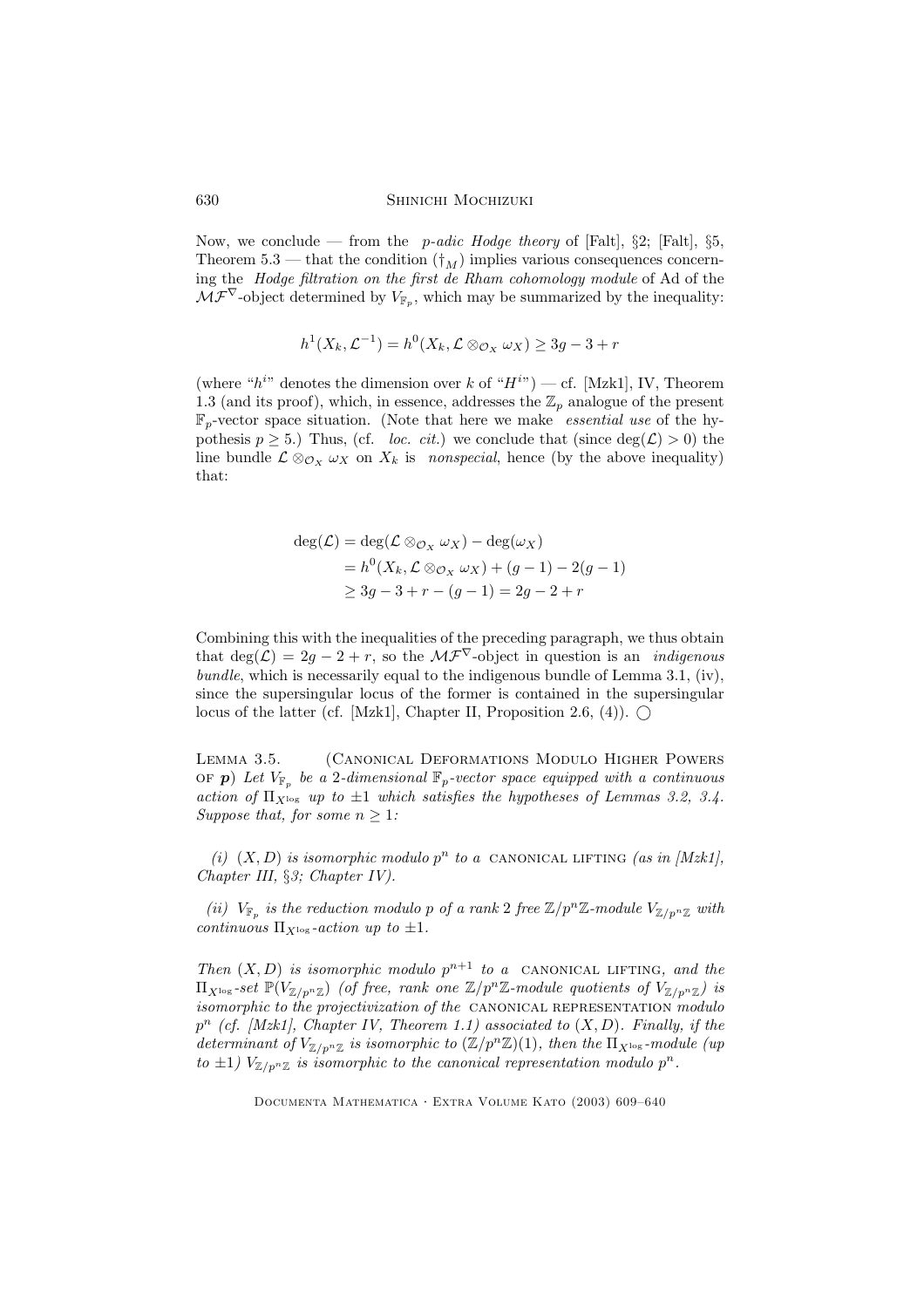*Proof.* First, we observe that the case  $n = 1$  is a formal consequence of Lemmas 3.1, 3.4. The case of general  $n$  is then, in essence, a *formal consequence* of the theory of  $[Mzkt]$ , Chapter V,  $\S1$  – cf. especially, Theorem 1.7, and the discussion following it. We review the details as follows:

The *space of deformations* (of the projectivization) of the  $\Pi_{X^{\log}}$ -module "up to  $\pm 1$ "  $V_{\mathbb{F}_n}$  may be thought of as a *formal scheme* 

R

which is noncanonically isomorphic to  $\text{Spf}(\mathbb{Z}_p[[t_1, \ldots, t_{2(3g-3+r)}]])$  (where the  $t_i$ 's are indeterminates) — cf. the discussion preceding [Mzk1], Chapter V, Lemma 1.5. Write  $\mathcal{R}^{\hat{PD}}$  for the p-adic completion of the PD-envelope of  $\mathcal R$ at the  $\mathbb{F}_p$ -valued point defined by " $V_{\mathbb{F}_p}$ ". Note that R and  $\mathcal{R}^{\text{PD}}$  are equipped with a *natural*  $G_K$ -action. Then according to the theory of loc. cit., there is a  $G_K$ -equivariant closed immersion of formal schemes (cf. Remark 3.5.1 below)

$$
\kappa^{\operatorname{PD}}:\operatorname{Spf}(\widehat{\mathcal{D}}^{\operatorname{Gal}})\hookrightarrow \mathcal{R}^{\operatorname{PD}}
$$

where  $\widehat{\mathcal{D}}^{Gal}$  is noncanonically isomorphic to the p-adic completion of the PDenvelope at the closed point of a power series ring  $\mathbb{Z}_p[[t_1, \ldots, t_{3g-3+r}]]$  equipped with a natural  $G_K$ -action.

Now it follows from the theory of *loc. cit.*, the induction hypothesis on  $n$ , and the assumptions (i), (ii) of Lemma 3.5, that  $V_{\mathbb{Z}/p^{n-1}\mathbb{Z}} \stackrel{\text{def}}{=} V_{\mathbb{Z}/p^n\mathbb{Z}} \otimes \mathbb{Z}/p^{n-1}\mathbb{Z}$  corresponds (at least projectively) to the *canonical representation modulo*  $p^{n-1}$ , hence determines a  $G_K$ -invariant rational point

$$
\sigma_{n-1} \in \mathcal{R}^{\operatorname{PD}}(\mathbb{Z}/p^{n-1}\mathbb{Z})
$$

that *lies in the image*  $\text{Im}(\kappa^{\text{PD}})$  of  $\kappa^{\text{PD}}$ . Thus, the point

$$
\sigma_n \in \mathcal{R}^{\operatorname{PD}}(\mathbb{Z}/p^n\mathbb{Z})
$$

determined by  $V_{\mathbb{Z}/p^n\mathbb{Z}}$  may be regarded as a  $G_K$ -invariant deformation of  $\sigma_{n-1}$ . Note that the set of deformations of  $\sigma_{n-1}$  naturally forms a torsor T over the  $\mathbb{F}_p$ -vector space M of Lemma 3.4. Since  $\sigma_{n-1} \in \text{Im}(\kappa^{\text{PD}})$ , this torsor is equipped with a natural  $G_K$ -stable subspace

$$
\mathcal{T}''\subseteq \mathcal{T}
$$

(consisting of the deformations that lie  $\in \text{Im}(\kappa^{\text{PD}})$ ) which is (by the theory of loc. cit.) a torsor over  $\mathbb{G}^{-1}(M)$ . In particular, this subspace determines a  $G_K$ -invariant trivialization  $\tau'$  of the  $\mathbb{G}^2(M)$ -torsor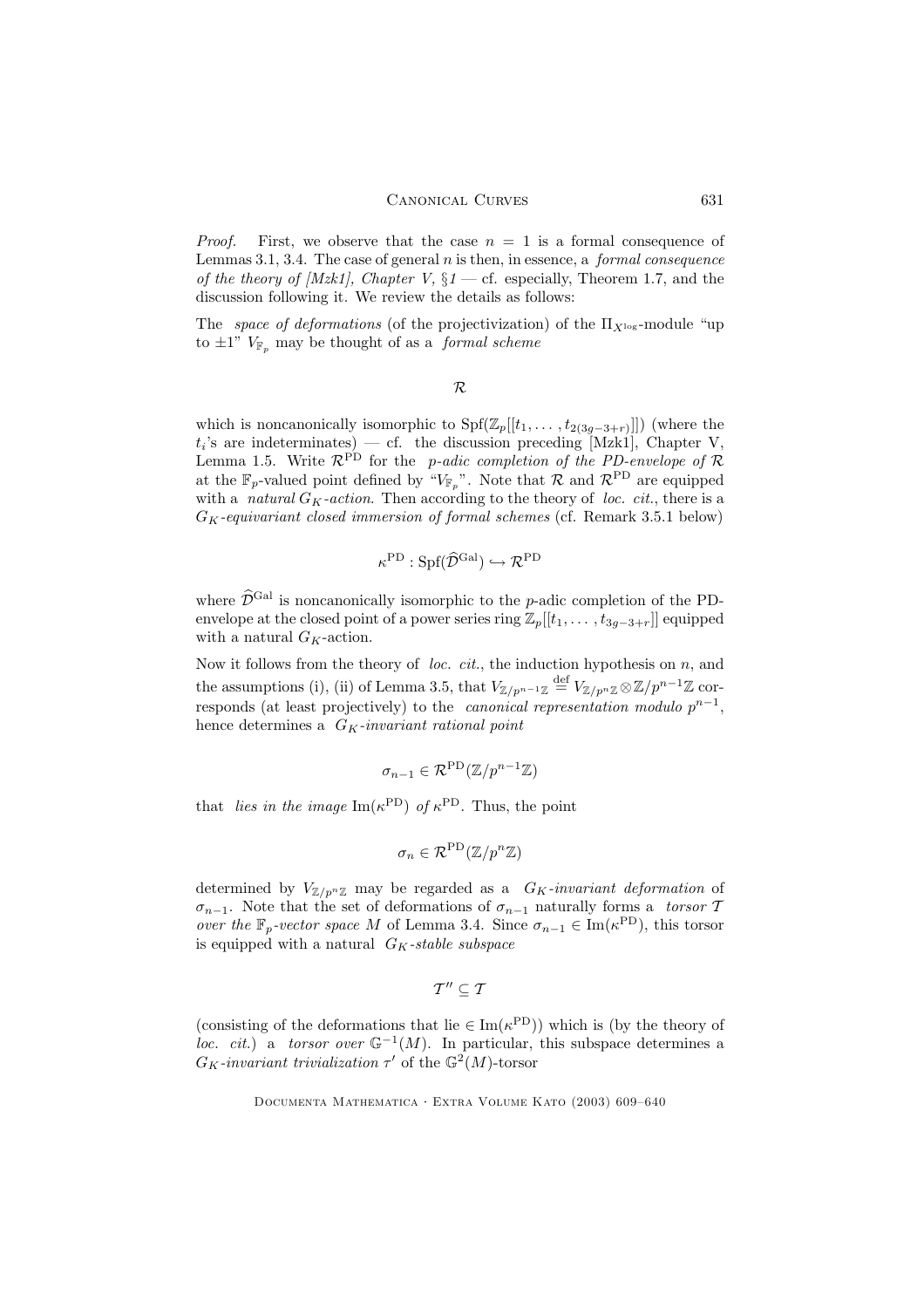$$
(\mathcal{T} \twoheadrightarrow) \mathcal{T}'
$$

given by the "change of structure group  $M \to \mathbb{G}^2(M)$ ".

Now let us observe that by  $(\dagger_M)$  and the fact that  $p \geq 5$  — so the square of the cyclotomic character  $G_K \to \mathbb{F}_p^{\times}$  is nontrivial  $-\mathbb{G}^2(M)$  has no nontrivial Galois invariants, i.e.:

$$
\mathbb{G}^2(M)^{G_K}=0
$$

Thus, we conclude that  $\tau'$  is the *unique*  $G_K$ -invariant point of  $\mathcal{T}'$ , hence that the image in  $\mathcal{T}'$  of the point  $\tau_n \in \mathcal{T}$  determined by  $\sigma_n$  is necessarily equal to  $\tau'$ , i.e.,  $\tau_n \in \mathcal{T}''$  — or, in other words,  $\sigma_n \in \text{Im}(\kappa^{\text{PD}})$ .

On the other hand, if we interpret the Galois-theoretic fact that  $\sigma_{n-1}$  lifts to a  $G_K$ -invariant  $\sigma_n \in \text{Im}(\kappa^{\text{PD}})$  in terms of the *original finite étale coverings* — combinatorial information concerning which the Galois theory is intended to encode — then we obtain the following conclusion: The  $A$ -valued point

$$
\alpha \in \mathcal{N}(A)
$$

of the  $\mathbb{Z}_p$ -smooth p-adic formal scheme  $\mathcal{N} \stackrel{\text{def}}{=} \mathcal{N}_{g,r}^{\text{ord}}$  (cf. [Mzk1], Chapter III, §2) determined by  $(X, D)$  and the nilpotent ordinary indigenous bundle modulo p of Lemma 3.4 not only lies — by assumption (i) of the statement of Lemma 3.5 — in the image of  $\mathcal{N}(A)$  under the  $(n-1)$ -st iterate  $\Phi_{\mathcal{N}}^{n-1}$  of the *canonical* Frobenius lifting

$$
\Phi_{\mathcal{N}}:\mathcal{N}\rightarrow\mathcal{N}
$$

on (cf. [Mzk1], Chapter III, Theorem 2.8) but also in the image of  $\mathcal{N}(A)$  under the *n-th iterate*  $\Phi_N^n$  of  $\Phi_N$ . (Indeed, the restriction of the covering  $\Phi_N^{n-1}$ (respectively,  $\Phi_N^n$ ) to  $\alpha$  admits a section, determined by the  $G_K$ -invariant rational point  $\sigma_{n-1}$  (respectively,  $\sigma_n$ ).) Thus, we conclude that  $X^{\text{log}}$  is *canonical* modulo  $p^{n+1}$ . Finally, since

$$
\mathbb{G}^{-1}(M)^{G_K}=0
$$

we conclude that  $\sigma_n$  is the unique  $G_K$ -invariant lifting of  $\sigma_{n-1}$  to  $\mathbb{Z}/p^n\mathbb{Z}$ , hence that  $V_{\mathbb{Z}/p^n\mathbb{Z}}$  corresponds (projectively) to the *canonical representation* modulo  $p^n$ , as desired.  $\bigcirc$ 

REMARK 3.5.1. In some sense, it is natural to think of  $\text{Im}(\kappa^{\text{PD}})$  (cf. the proof of Lemma 3.5) as the "crystalline locus" in the space of "all" representations  $\mathcal{R}^{\text{PD}}$ .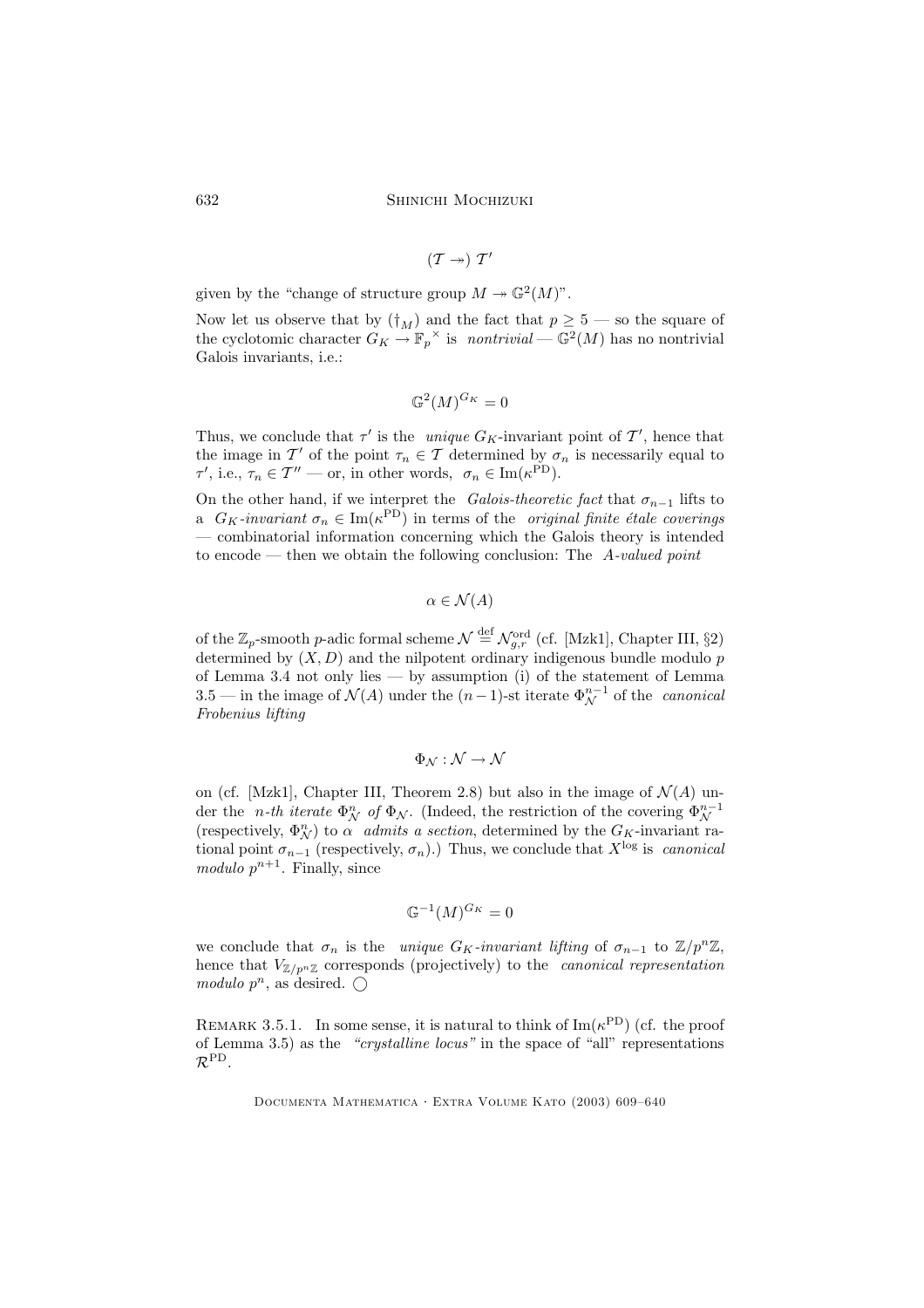THEOREM 3.6. (GROUP-THEORETICITY OF CANONICAL LIFTINGS) Let  $p \geq 5$  be a prime number. For  $i = 1, 2$ , let  $K_i$  be an UNRAMIFIED finite extension of  $\mathbb{Q}_p$ , and  $(X_i, D_i)$  a SMOOTH POINTED CURVE of type  $(g_i, r_i)$  over  $\mathcal{O}_{K_i}$ , where  $2g_i - 2 + r_i > 0$ . Assume that we have chosen basepoints of the  $(X_i)_{K_i} \backslash (D_i)_{K_i}$  (which thus induce basepoints of the  $K_i$ ); denote the resulting fundamental group by  $\Pi_{X_i^{\log}}.$  Suppose that we have been given an <code>ISOMORPHISM</code> i OF PROFINITE GROUPS:

$$
\Pi_{X_1^{\log}} \stackrel{\sim}{\to} \Pi_{X_2^{\log}}
$$

Then:

(i)  $(X_1, D_1)$  is a CANONICAL LIFTING (in the sense of [Mzk1], Chapter III, §3; Chapter IV) if and only if  $(X_2, D_2)$  is so.

(ii) If at least one of the  $(X_i, D_i)$  is a canonical lifting, then the isomorphism on logarithmic special fibers of  $[Mz\&N$ , Theorem 2.7, LIFTS (uniquely) to an isomorphism  $(X_1, D_1) \stackrel{\sim}{\rightarrow} (X_2, D_2)$  over  $\mathcal{O}_{K_1} \cong W(k_1) \stackrel{\sim}{\rightarrow} W(k_2) \cong \mathcal{O}_{K_2}$ .

*Proof.* Let us verify (i). Since, by  $[Mz\,7]$ , Theorem 2.7 (and  $[Mz\,K7]$ , Proposition 1.2.1, (vi)), the logarithmic special fibers of all stable reductions of all finite étale coverings of  $(X_i)_{K_i} \backslash (D_i)_{K_i}$  are "group-theoretic", it follows that the conditions  $(i)$ ,  $(ii)$ ,  $(iii)$ ,  $(iv)$  of Lemma 3.1, as well as the conditions  $(i)$ ,  $(ii)$ , (iii), (iv) of Lemma 3.2, are all group-theoretic conditions which, moreover, (by the theory of [Mzk1], Chapter III, §3; Chapter IV) are satisfied by canonical liftings. (Here, relative to the assertion that canonical liftings satisfy Lemma 3.1, (ii), and Lemma 3.2, (iv), we remind the reader that:

(1) Since  $p \geq 5$ , the special fiber of the curve Y of Lemma 3.1 has  $\geq 2$ nodes (cf. Lemma 3.1, (ii)), which implies that the curve Y is stable (i.e., even without the marked points).

(2) The smooth locus of any model of a curve over a discrete valuation ring necessarily maps to the stable model (whenever it exists) of the curve cf., e.g.,  $[JO]$ — and, moreover, whenever this map is *quasi-finite*, necessarily embeds as an *open subscheme of the smooth locus* of the stable model.)

Moreover, (since the cyclotomic character and inertia subgroup are grouptheoretic — cf. [Mzk7], Proposition 1.2.1, (ii),  $(vi)$  — it follows that) condition  $(\dagger_M)$  of Lemma 3.4 is a group-theoretic condition which (by the theory of loc. cit.) is satisfied by canonical liftings. Thus, successive application of Lemma 3.5 for  $n = 1, 2, \ldots$  implies assertion (i) of the statement of Theorem 3.6.

Next, let us observe that when one (hence both) of the  $(X_i, D_i)$  is a canonical lifting, it follows from Lemma 3.1 that the isomorphism of special fibers

$$
(X_1, D_1)_{k_1} \xrightarrow{\sim} (X_2, D_2)_{k_2}
$$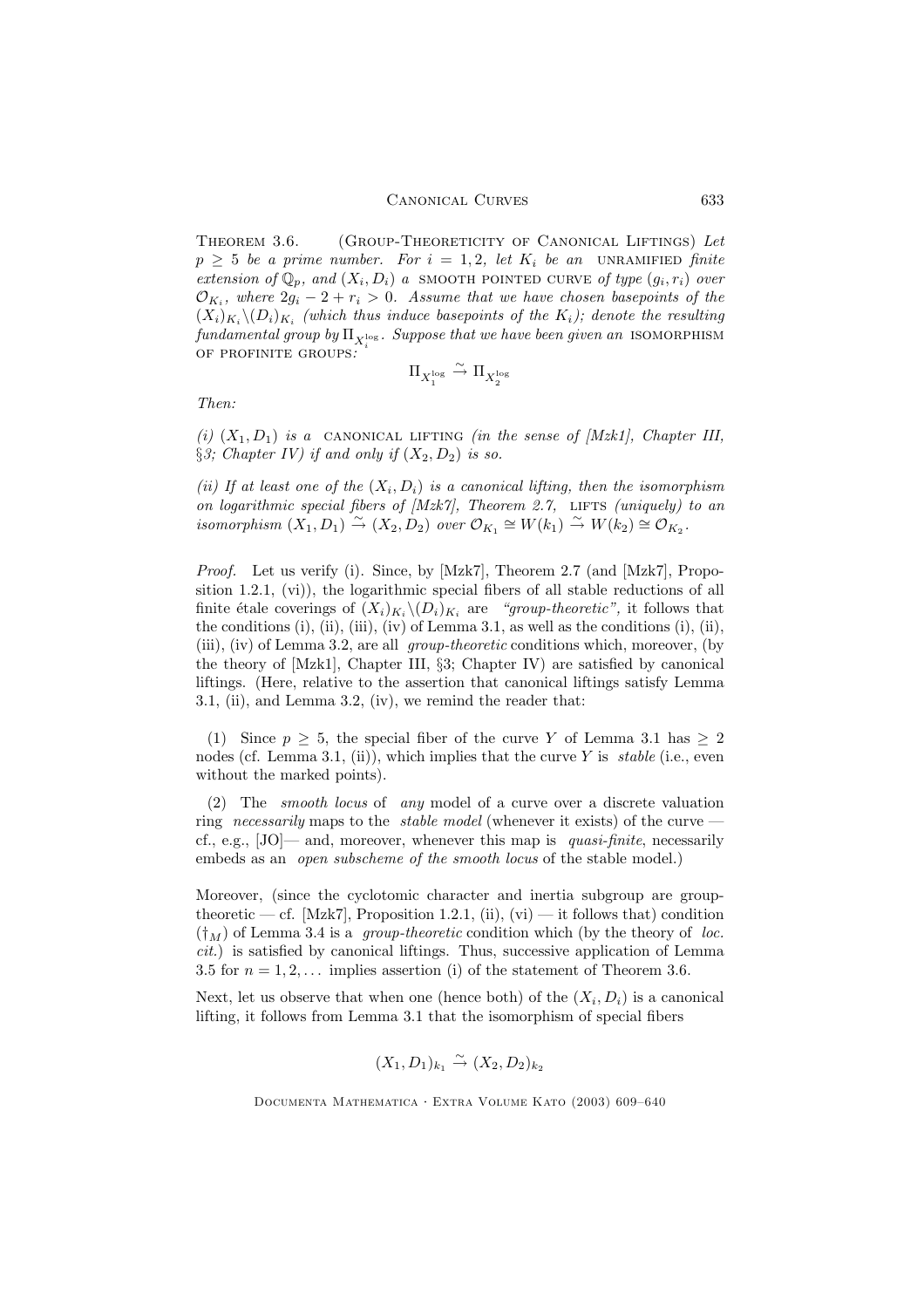(lying over some isomorphism  $k_1 \stackrel{\sim}{\rightarrow} k_2$ ) determined by [Mzk7], Theorem 2.7 is compatible with the nilpotent ordinary indigenous bundles on either side that give rise to the canonical liftings. On the other hand, by the theory of loc. cit., the lifting of  $(X_i, D_i)_{k_i}$  over  $\mathcal{O}_{K_i} \cong W(k_i)$  is determined uniquely by the fact that this lifting is "canonical" (i.e., when it is indeed the case that it is canonical!). This completes the proof of assertion (ii) of the statement of Theorem 3.6.  $\bigcirc$ 

Remark 3.6.1. Thus, (cf. Remarks 1.1.1, 2.2.1) unlike the situation with Proposition 1.1, Theorem 2.2:

Theorem 3.6 provides, for each hyperbolic  $(q, r)$ , "lots of examples" — in particular, an example lifting a general curve of type  $(q, r)$  in characteristic  $p \geq 5$  — of  $(X_K, D_K)$  which are group-theoretically determined solely by the profinite group  $\pi_1(X_K \backslash D_K)$ .

In fact, the exact same arguments of the present §3 show that the analogue of Theorem 3.6 also holds for "Lubin-Tate canonical curves (for various tones  $\varpi$ )" — i.e., the curves defined by considering canonical points (cf. [Mzk2], Chapter VIII,  $\S1.1$ ) associated to the *canonical Frobenius lifting* of  $[Mzk2]$ , Chapter VIII, Theorem 3.1, in the case of a "VF-pattern  $\Pi$  of pure tone  $\varpi$ ".

One feature of the Lubin-Tate case that differs (cf. [Mzk7], Proposition 1.2.1, (vi)) from the "classical ordinary" case of [Mzk1] is that it is not immediately clear that the "Lubin-Tate character"

$$
\chi: G_K \to W(\mathbb{F}_q)^\times
$$

(where  $\mathbb{F}_q$  is a finite extension of  $\mathbb{F}_p$ ) is group-theoretic. Note, however, that at least for the "portion of  $\chi$  modulo  $p$ "

$$
G_K \to \mathbb{F}_q^\times
$$

*group-theoreticity* — at least after passing to a *finite unramified extension* of the original base field  $K$  (which does not present any problems, from the point of view of proving the Lubin-Tate analogue of Theorem 3.6) — is a consequence of the fact that the *field structure* on (the union of 0 and) the torsion in  $G_K^{\text{ab}}$  of order prime to  $p$  is group-theoretic (cf. [Mzk7], Lemma 2.6, Theorem 2.7). This much is sufficient for the Lubin-Tate analogues of Lemmas 3.1, 3.2, 3.3, 3.4, 3.5 (except for the last sentence of the statement of Lemma 3.5, which is, at any rate, not necessary to prove Theorem 3.6), and hence of Theorem 3.6. Finally, once one has proved that the curve in question is (Lubin-Tate) canonical and recovered its canonical representation  $V_{\mathbb{Z}_p}$ , at least *projectively*, then it follows, by considering the  $W(\mathbb{F}_q)$ -module analogue of the exact sequence of  $\mathbb{F}_p$ -vector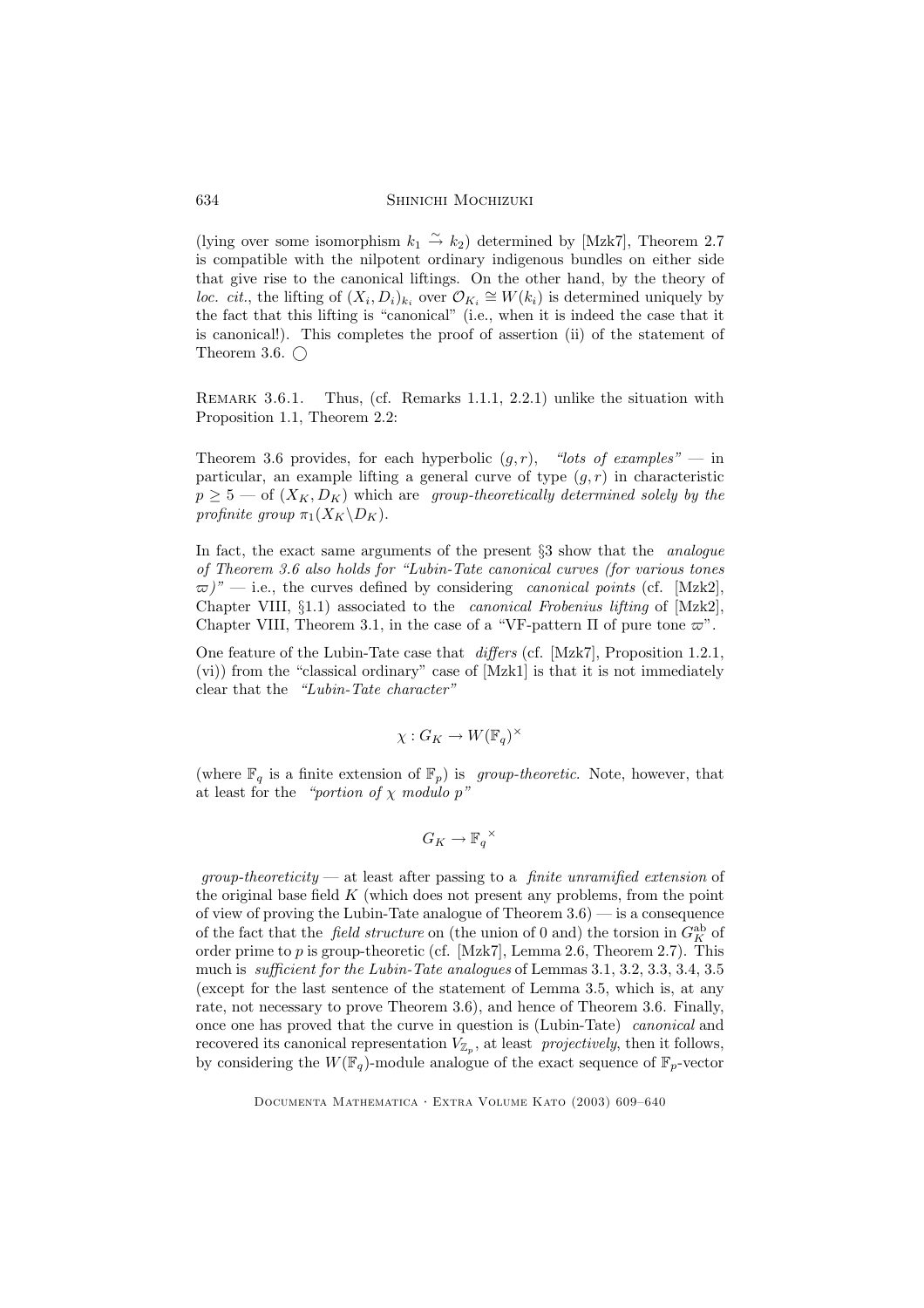spaces in the conclusion of Lemma 3.2, over the ordinary locus, that (even if one only knows  $V_{\mathbb{Z}_p}$  "projectively") one may recover the Lubin-Tate character by forming

Hom(third nonzero term of the exact sequence,

first nonzero term of the exact sequence)

— at least up to un "étale twist", i.e., up to multiplication by some unramified character  $G_K \to W(\mathbb{F}_q)^{\times}$ . (We leave the remaining routine technical details of the Lubin-Tate case to the enthusiastic reader.) At the time of writing, it is not clear to the author whether or not it is possible to eliminate this " $\acute{e}$ tale twist". Since this étale twist corresponds to the well-known dependence of the Lubin-Tate group on the choice of uniformizer, this indeterminacy with respect to an étale twist may be thought of as being related to the fact that (at the present time) the author is unable to prove the group-theoreticity of the natural uniformizer " $p$ " — cf. [Mzk7], Remark 2.7.2.

At any rate, the theory of the present §3 constitutes the case of "tone 0". Moreover, one checks easily — by considering the "FL-bundle" (as in [Mzk1], Chapter II, Proposition 1.2) determined by the lifting modulo  $p^2$  — that canonical curves of distinct tones are never isomorphic. Thus, (at least when  $r = 0$ ) the Lubin-Tate canonical curves give rise to (strictly) more examples of (proper) hyperbolic  $X_K$  which are group-theoretically determined solely by the profinite group  $\pi_1(X_K)$ . This prompts the following interesting question: Is this "list"  $complete? - i.e.:$ 

Do there exist any other curves  $(X_K, D_K)$  that are group-theoretically determined solely by the profinite group  $\pi_1(X_K\backslash D_K)$ ?

At the time of writing, the author does not even have a conjectural answer to this question.

REMARK 3.6.2. One interesting aspect of the theory of the present  $\S 3$  is that, to the knowledge of the author:

It constitutes the first *application* of the "*p*-adic Teichmüller theory" of  $[Mzk1]$ , [Mzk2], to prove a hitherto unknown result (cf. Corollary 3.8 below) that lies  $outside$ — i.e., can be *stated* without using the terminology, concepts, or results of — the theory of [Mzk1], [Mzk2].

Moreover, not only does this constitute the first application of "p-adic Teichmüller theory" to prove a *new* result (cf. the proof of the irreducibility of the moduli stack via p-adic Teichmüller theory in  $[Mzk2]$ , Chapter III, §2.5

Documenta Mathematica · Extra Volume Kato (2003) 609–640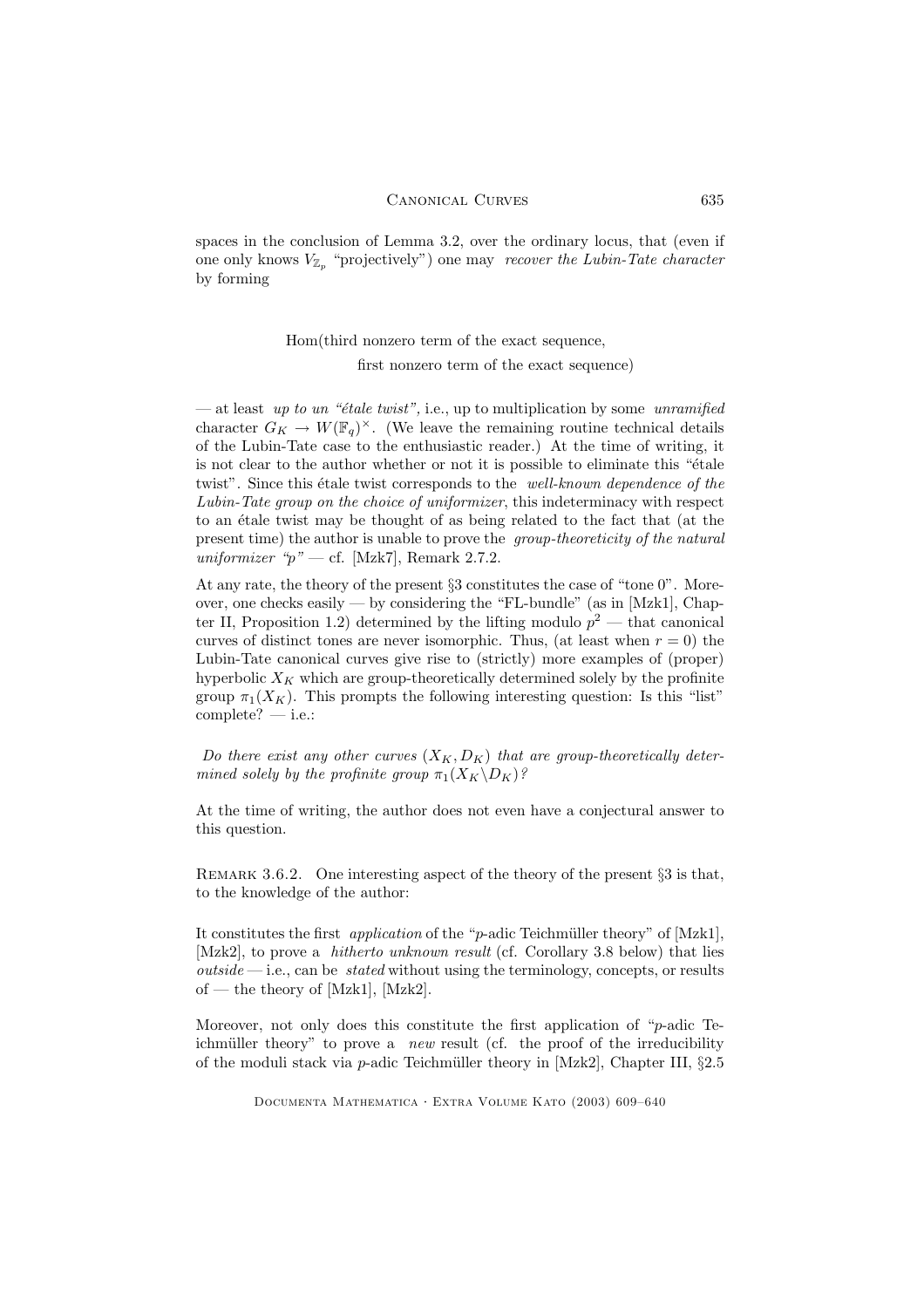— an application, albeit to an old result), it is interesting relative to the original philosophical motivation for this theory, involving the analogy to uniformization theory/Teichmüller theory over the complex numbers, which was to construct a p-adic theory that would allow one to prove a "p-adic version of the Grothendieck Conjecture" as in  $[Mzk6]$  — cf.  $[Mzk2]$ , Introduction,  $\S0.10$ , for more on these ideas.

REMARK 3.6.3. One interesting point of view is the following:

For a hyperbolic curve  $X_K$  over a finite extension K of  $\mathbb{Q}_p$ , consideration of the profinite group  $\Pi_{X_K}$  should be thought of as the *arithmetic analogue* of considering a hyperbolic curve (which is given a priori) over  $\mathbb{F}_p[[t]][t^{-1}]$  where  $t$  is an indeterminate which, perhaps, should be thought of as the *symbol* " $p"$  — "in the ABSOLUTE", i.e., "stripped of its structure morphism to a specific copy of  $\mathbb{F}_p[[t]][t^{-1}]$ ", or, alternatively, "when we allow the indeterminate t to vary freely (in  $\mathbb{F}_p[[t]])$ ".

Thus, from this point of view, it is *natural* to expect that the hyperbolic curves  $X_K$  most likely to be recoverable from the absolute datum  $\Pi_{X_K}$  are those which are "defined over some (fictitious) ABSOLUTE FIELD OF CONSTANTS inside  $K$ " — hence which have moduli that are *invariant* with respect to changes of variable  $t \mapsto t + t^2 + \ldots$  In particular, since one expects canonical curves to be arithmetic analogues of "curves defined over the constant field" (cf. [Mzk2], Introduction, §2.3), it is perhaps not surprising that they should satisfy the property of Theorem 3.6.

Moreover, this point of view suggests that:

Perhaps it is natural to regard Theorem 3.6 as the proper analogue for hyperbolic canonical curves of the fact that Serre-Tate canonical liftings (of abelian varieties) are defined over number fields (cf. [Mzk2], Introduction, §2.1, Open Question (7)).

Indeed, one way of showing that Serre-Tate canonical liftings — or, indeed, arbitrary abelian varieties with lots of endomorphisms — are defined over number fields is by thinking of the algebraic extension  $\overline{\mathbb{Q}}_p$  of  $\mathbb{Q}_p$  over which such abelian varieties are a priori defined "in the absolute", i.e., as a transcendental extension of  $\mathbb Q$  and considering what happens when one transports such abelian varieties via *arbitrary field automorphisms of*  $\mathbb{Q}_p$ . Such field automorphisms are reminiscent of the "changes of variable" appearing in the approach to thinking about "recovering  $X_K$  from the absolute datum  $\Pi_{X_K}$ " described above.

REMARK 3.6.4. The "rigidity" of canonical curves — in the sense that they are determined by the existence of the *unique*  $G_K$ -invariant lifting " $V_{\mathbb{Z}_p}$ " of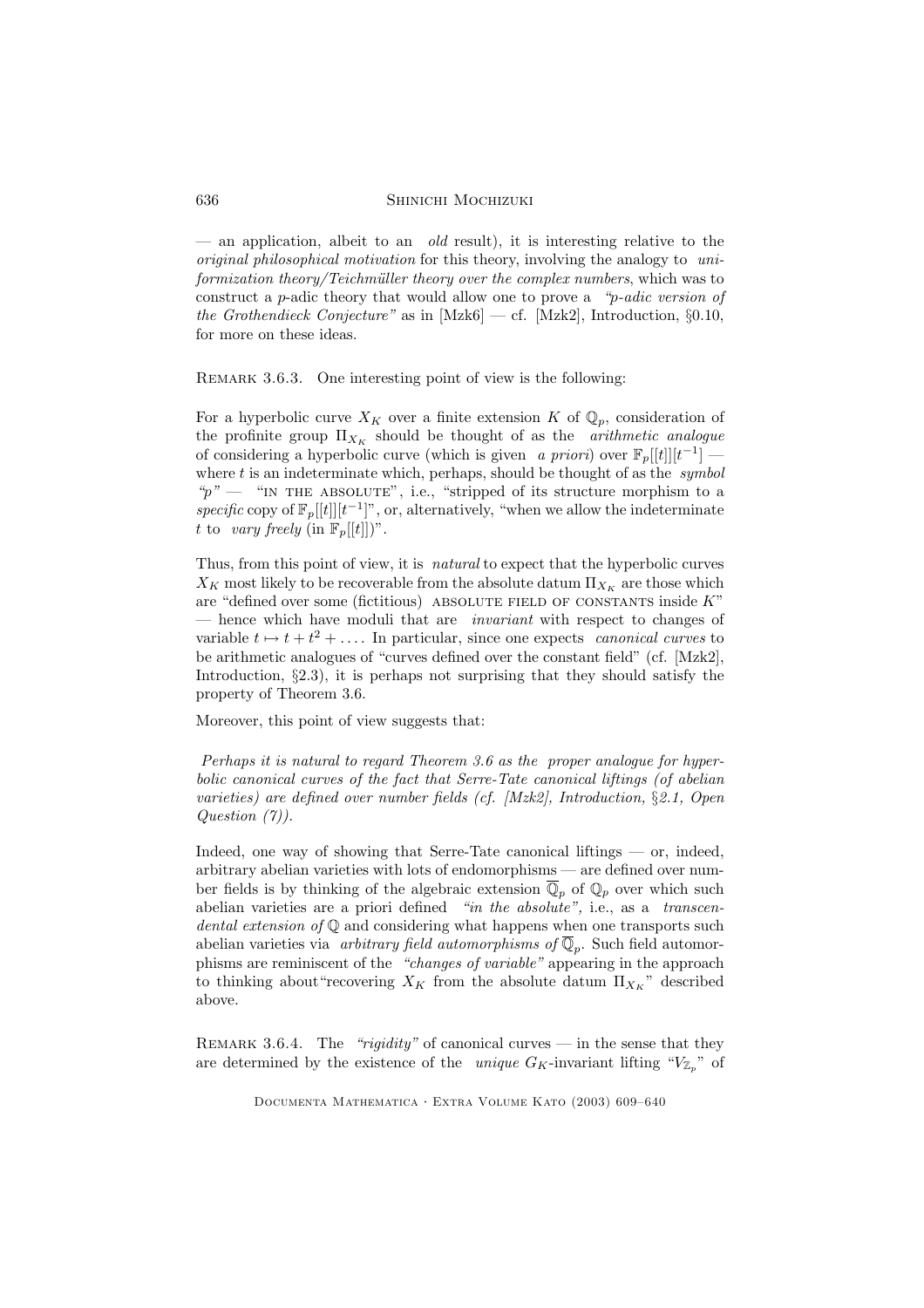## CANONICAL CURVES 637

the representation  $V_{\mathbb{F}_p}$  (cf. Lemma 3.5 and its proof) — is reminiscent, at least at a technical level, of the theory of deformations of representations applied in Wiles' famous proof of the "modularity conjecture" (cf. [Wiles]). It would be interesting if this analogy could be pursued in more detail in the future.

Remark 3.6.5. Just as the Serre-Tate canonical coordinates are used in [Mzk5], §9, to prove a weak p-adic Grothendieck Conjecture-type result for hyperbolic curves over p-adic fields whose Jacobians have ordinary reduction, the techniques of the present  $\S$  may be applied — by using the *canonical* coordinates of  $[Mzk1]$ — to prove a *similar (but in some sense even weaker)* padic Grothendieck Conjecture-type result for hyperbolic curves over absolutely unramified p-adic fields which are isomorphic to *canonical curves* (as in  $[Mzk1]$ ) modulo  $p^2$ . Thus, the true significance of the theory of the present  $\S$  lies in its wide applicability in the canonical lifting case (cf. Corollary 3.8 below), a feature which differs substantially from the theory in the case of ordinary Jacobians (cf. Remark 1.1.1).

DEFINITION 3.7. Let  $Y_L$  be a hyperbolic curve over a finite extension  $L$  of  $\mathbb{Q}_p$ . Then we shall say that  $Y_L$  is *absolute* if for every other hyperbolic curve  $Y_{L'}^{'}$  over a finite extension  $L'$  of  $\mathbb{Q}_p$ ,

$$
\pi_1(Y_L) \cong \pi_1(Y'_{L'})
$$

(as profinite groups) implies that  $Y'_{L'}$  is isomorphic as a  $\mathbb{Q}_p$ -scheme to  $Y_L$ . Also, we shall refer to points in moduli stacks of hyperbolic curves over  $\mathbb{Q}_p$  that are defined by absolute hyperbolic curves as absolute.

COROLLARY 3.8. (APPLICATION OF  $p$ -ADIC TEICHMÜLLER THEORY)

(i) A general pointed smooth curve  $(X_k, D_k)$  of type  $(g, r)$ , where  $2g-2+r > 0$ , over a finite field k of characteristic  $p \geq 5$  may be lifted to a pointed smooth curve  $(X_K, D_K)$  over the quotient field K of the ring of Witt vectors  $A = W(k)$ such that the hyperbolic curve  $X_K\backslash D_K$  is ABSOLUTE.

(ii) In particular, for each  $(g, r)$ ,  $p \geq 5$ , there exists a ZARISKI DENSE — hence (at least when  $3g - 3 + r \ge 1$ ) infinite — set of ABSOLUTE POINTS, valued in absolutely unramified finite extensions of  $\mathbb{Q}_p$ , of the moduli stack of hyperbolic curves of type  $(g, r)$  over  $\mathbb{Q}_p$ .

Proof. Assertion (i) follows formally from Theorem 3.6; [Mzk7], Lemmas 1.1.4, 1.1.5; and [Mzk7], Proposition 1.2.1, (v). Assertion (ii) follows formally from assertion (i) and the following elementary argument: The scheme-theoretic closure of the points of assertion (i) in the (compactified) moduli stack over  $\mathbb{Z}_p$ forms a  $\mathbb{Z}_p$ - flat proper algebraic stack Z with the property that  $Z \otimes \mathbb{F}_p$  is equal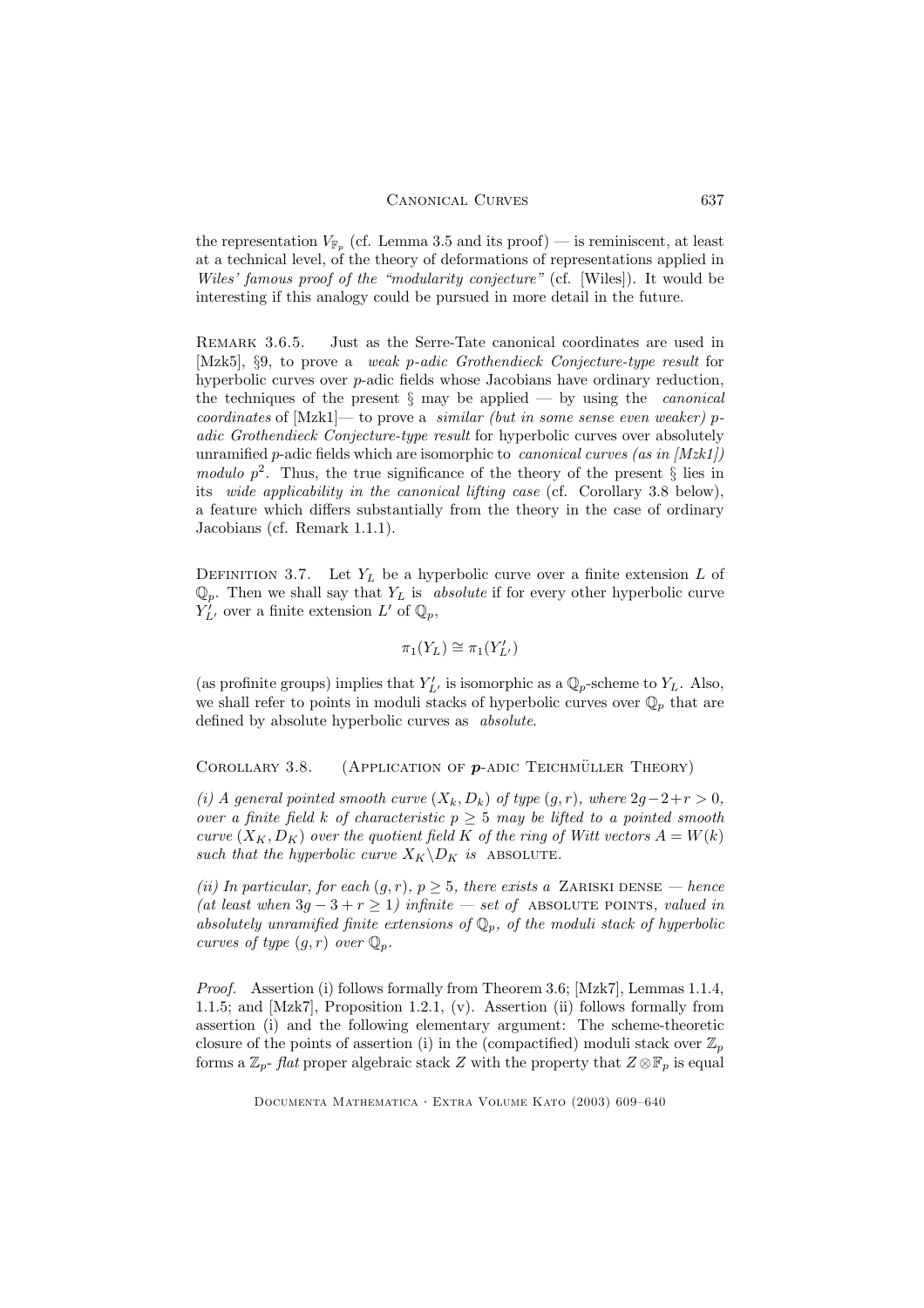to the entire moduli stack over  $\mathbb{F}_p$ , hence is smooth of dimension 3g – 3+r. But this implies — by  $\mathbb{Z}_p$ -flatness — that  $Z \otimes \mathbb{Q}_p$  is also of dimension  $3g - 3 + r$ , hence equal to the entire moduli stack over  $\mathbb{Q}_p$ , as desired.  $\bigcirc$ 

# **BIBLIOGRAPHY**

Unpublished RIMS preprints are available as .ps files at:

http://www.kurims.kyoto-u.ac.jp/<sup>∼</sup>kenkyubu/paper/all.html

- [DM] P. Deligne and D. Mumford, The Irreducibility of the Moduli Space of Curves of Given Genus, IHES Publ. Math. 36 (1969), pp. 75-109.
- [DO] B. Dwork and A. Ogus, Canonical liftings of Jacobians, Compositio Math. 58 (1986), pp. 111-131.
- [Edix] B. Edixhoven, On the André-Oort conjecture for Hilbert modular surfaces, Moduli of abelian varieties (Texel Island, 1999), Progr. Math. 195, Birkhäuser (2001), pp. 133-155.
- [Falt] G. Faltings, Crystalline Cohomology and p-adic Galois Representations, Proceedings of the First JAMI Conference, Johns Hopkins University Press (1990), pp. 25-79.
- [FC] G. Faltings and C.-L. Chai, Degenerations of Abelian Varieties, Springer-Verlag (1990).
- [Groth] A. Grothendieck, Letter to G. Faltings (June 1983) in Lochak, L. Schneps, Geometric Galois Actions; 1. Around Grothendieck's Esquisse d'un Programme, London Math. Soc. Lect. Note Ser. 242, Cambridge Univ. Press (1997).
	- [JO] A. J. de Jong and F. Oort, On Extending Families of Curves, Journal of Alg. Geom. 6 (1997), pp. 545-562.
- [Kato] K. Kato, Logarithmic Structures of Fontaine-Illusie, Proceedings of the First JAMI Conference, Johns Hopkins University Press (1990), pp. 191-224.
- [Knud] F. F. Knudsen, The Projectivity of the Moduli Space of Stable Curves, II, Math. Scand. 52 (1983), 161-199.
- [Mtmu] H. Matsumura, Commutative Algebra (Second Edition), The Benjamin/Cummings Publishing Company (1980).
- [Mess] W. Messing, The Crystals Associated to Barsotti-Tate Groups; with Applications to Abelian Schemes, Lecture Notes in Mathematics 264, Springer-Verlag (1972).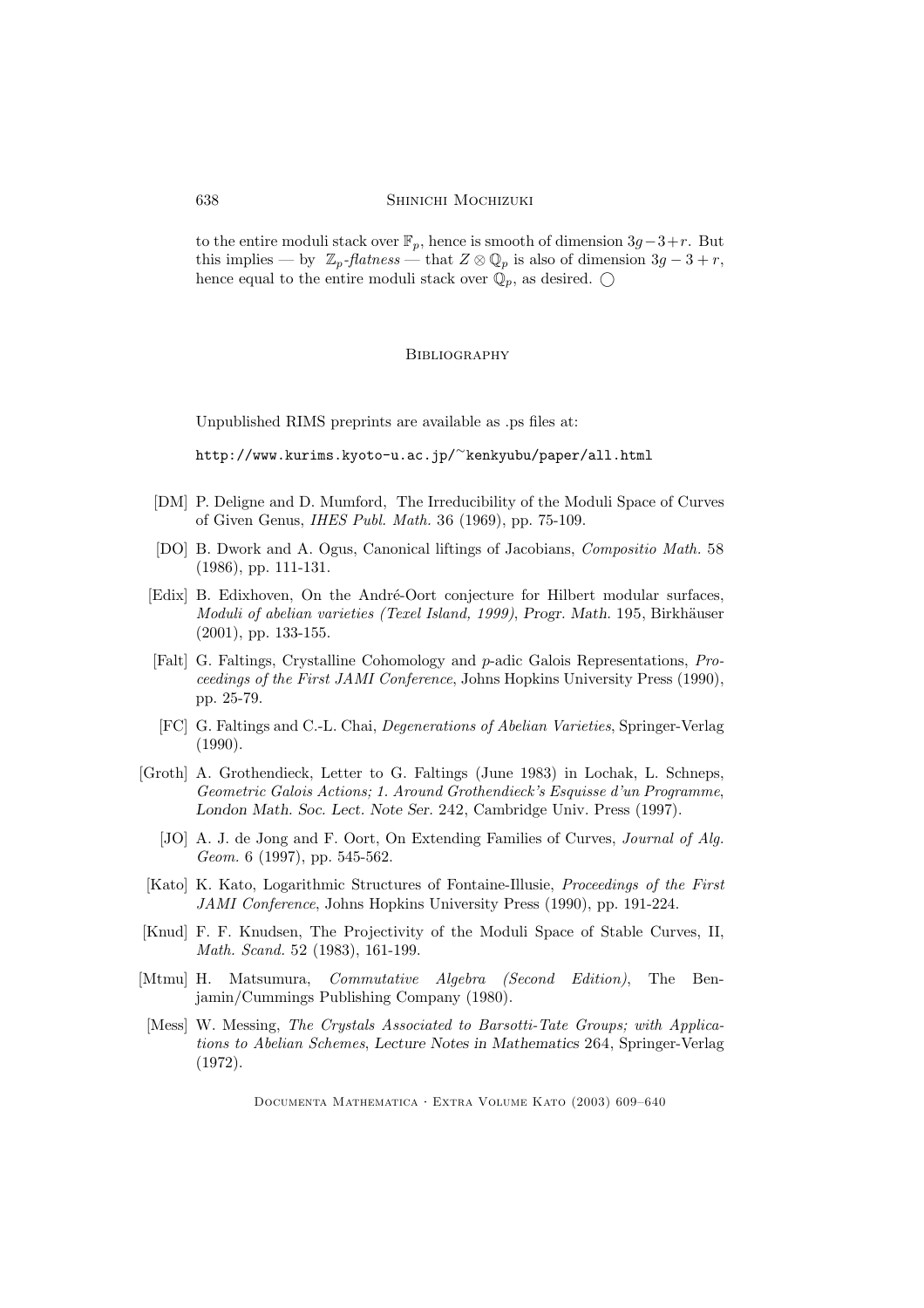### Canonical Curves 639

- [Mzk1] S. Mochizuki, A Theory of Ordinary p-adic Curves, Publ. of RIMS 32 (1996), pp. 957-1151.
- [Mzk2] S. Mochizuki, Foundations of p-adic Teichmüller Theory, AMS/IP Studies in Advanced Mathematics 11, American Mathematical Society/International Press (1999).
- [Mzk3] S. Mochizuki, Correspondences on Hyperbolic Curves, Journ. Pure Appl. Algebra 131 (1998), pp. 227-244.
- [Mzk4] S. Mochizuki, The Geometry of the Compactification of the Hurwitz Scheme, Publ. of RIMS 31 (1995), pp. 355-441.
- [Mzk5] S. Mochizuki, The Profinite Grothendieck Conjecture for Closed Hyperbolic Curves over Number Fields, J. Math. Sci., Univ. Tokyo 3 (1996), pp. 571-627.
- [Mzk6] S. Mochizuki, The Local Pro-p Anabelian Geometry of Curves, Invent. Math. 138 (1999), pp. 319-423.
- [Mzk7] S. Mochizuki, The Absolute Anabelian Geometry of Hyperbolic Curves, RIMS Preprint No. 1363 (June 2002).
- [NTM] H. Nakamura, A. Tamagawa, and S. Mochizuki, The Grothendieck Conjecture on the Fundamental Groups of Algebraic Curves, Sugaku Expositions 14 (2001), pp. 31-53.
	- [OS] F. Oort and T. Sekiguchi, The canonical lifting of an ordinary Jacobian variety need not be a Jacobian variety, J. Math. Soc. Japan 38 (1986), pp. 427-437.
- [SGA1] Revêtement étales et groupe fondamental, Séminaire de Géometrie Algébrique du Bois Marie 1960-1961 (SGA1), dirigé par A. Grothendieck, augmenté de deux exposés de M. Raynaud, Lecture Notes in Mathematics 224, Springer-Verlag (1971).
- [Take1] K. Takeuchi, Arithmetic Triangle Groups, Journ. Math. Soc. Japan 29 (1977), pp. 91-106.
- [Take2] K. Takeuchi, Arithmetic Fuchsian Groups with Signature  $(1; e)$ , Journ. Math. Soc. Japan 35 (1983), pp. 381-407.
- [Tama] A. Tamagawa, The Grothendieck Conjecture for Affine Curves, Compositio Math. 109 (1997), pp. 135-194.
- [Vala] P. Valabrega, A Few Theorems on Completion of Excellent Rings, Nagoya Math J. 61 (1976), pp. 127-133.
- [Wiles] A. Wiles, Modular elliptic curves and Fermat's last theorem, Ann. of Math. 141 (1995), pp. 443-551.